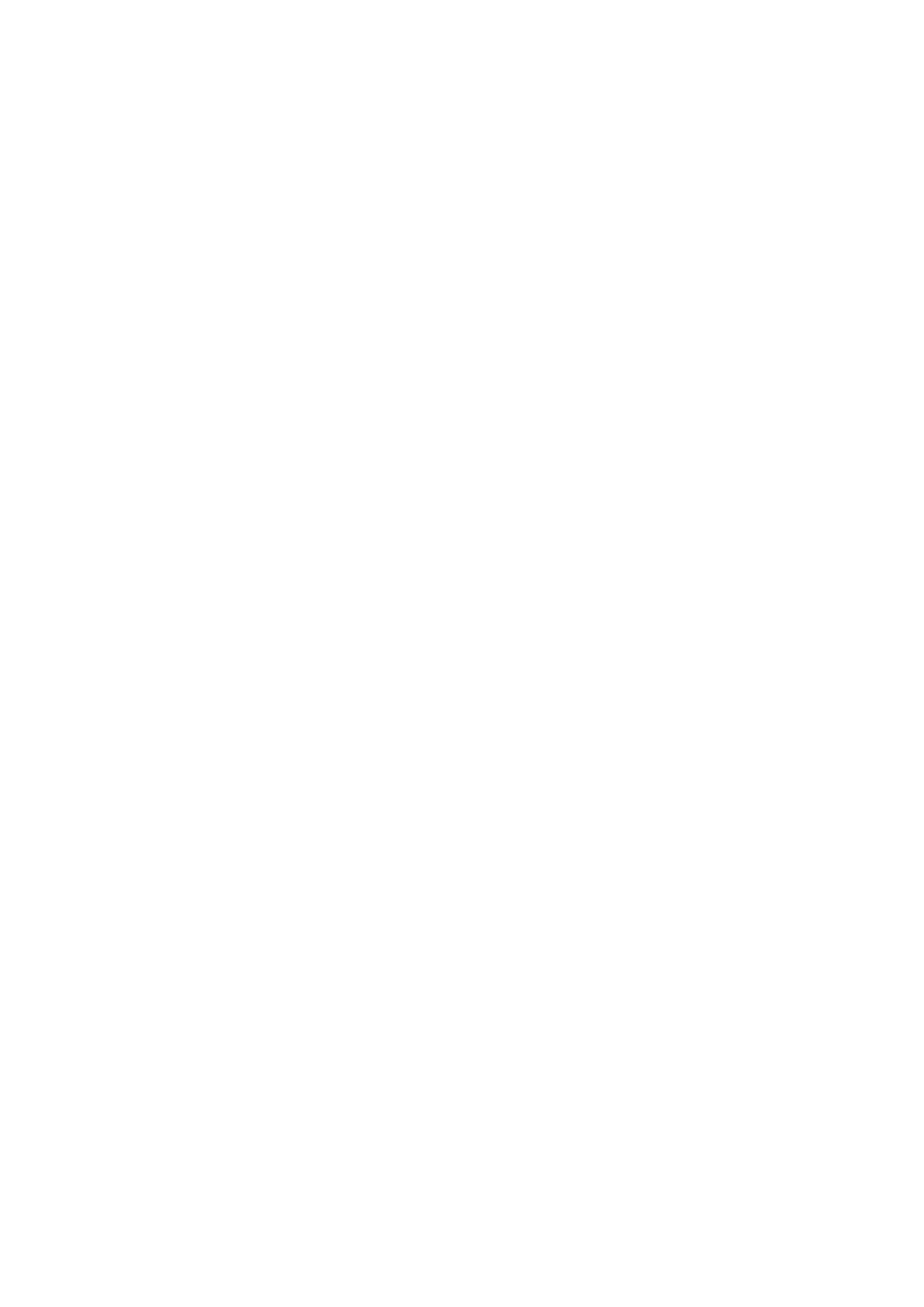## **Acronyms**

| AF             | <b>Adaptation Fund</b>                                 |
|----------------|--------------------------------------------------------|
| <b>ARC</b>     | African Risk Capacity                                  |
| AU             | African Union                                          |
| <b>CCA</b>     | <b>Climate Change Adaptation</b>                       |
| CDKN           | Climate and Development Knowledge Network              |
| <b>CPI</b>     | Climate Policy Initiative                              |
| <b>DFID</b>    | Department for International Development               |
| <b>DRR</b>     | <b>Disaster Risk Reduction</b>                         |
| ECI            | <b>Extreme Climate Index</b>                           |
| <b>FONERWA</b> | National Climate and Environment Fund (Rwanda)         |
| <b>GCF</b>     | <b>Green Climate Fund</b>                              |
| <b>GEF</b>     | <b>Global Environment Facility</b>                     |
| <b>IPCC</b>    | Intergovernmental Panel on Climate Change              |
| KfW            | German Development Bank                                |
| M&E            | Monitoring & Evaluation                                |
| MIE            | Multilateral Implementing Entity                       |
| <b>NAP</b>     | National Adaptation Plan                               |
| <b>NIE</b>     | National Implementing Entity                           |
| <b>OECD</b>    | Organisation for Economic Co-operation and Development |
| <b>RIE</b>     | <b>Regional Implementing Entity</b>                    |
| <b>SIDA</b>    | Swedish International Development Cooperation Agency   |
| <b>UNDP</b>    | United Nations Development Programme                   |
| <b>UNFCCC</b>  | United Nations Framework Convention on Climate Change  |
| <b>XCF</b>     | <b>Extreme Climate Facility</b>                        |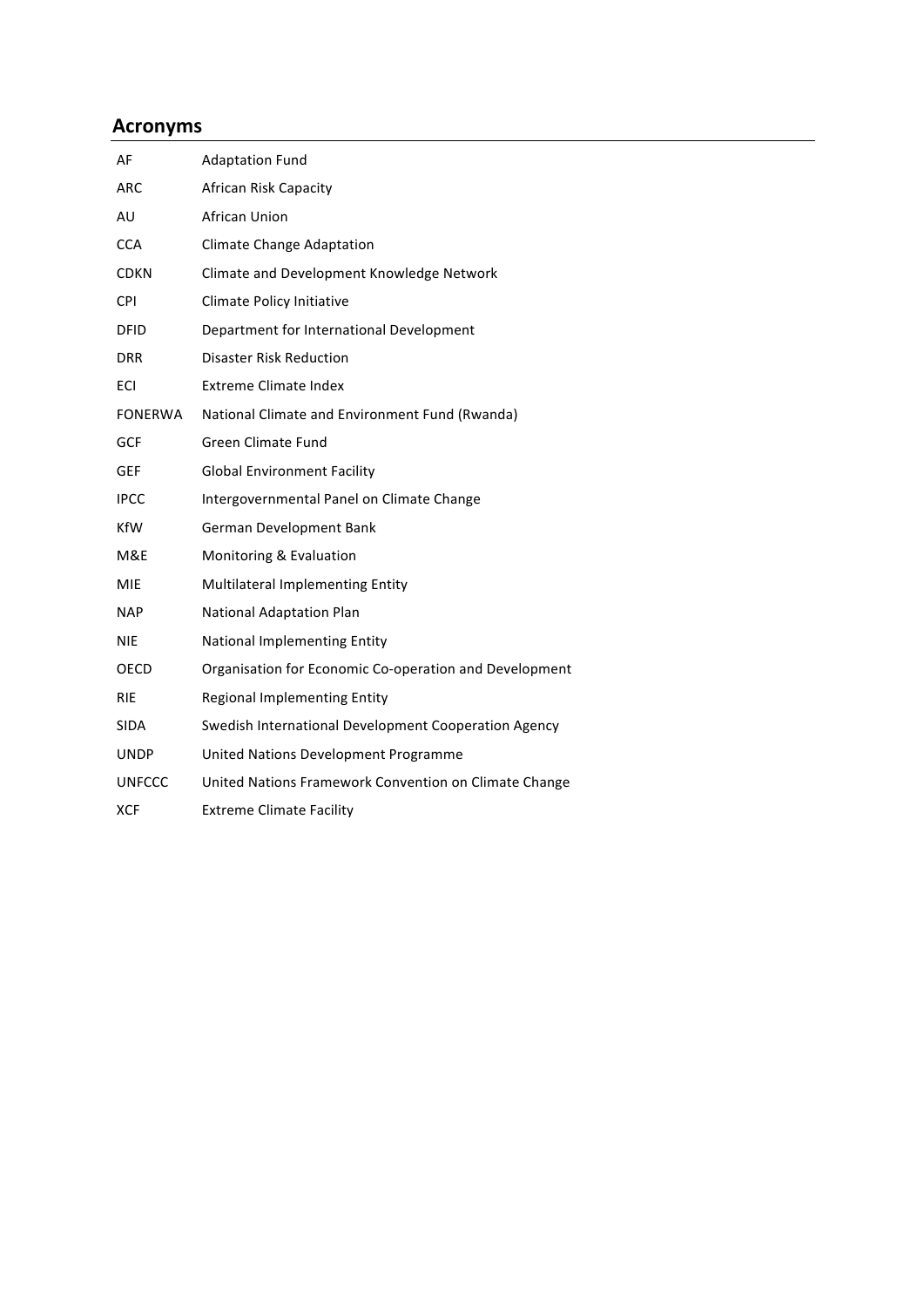# **Contents**

| Current debates in adaptation/disaster risk reduction and principles for "good practices" 4 |
|---------------------------------------------------------------------------------------------|
| Implications for recommended adaptation investment plan criteria for the XCF 5              |
|                                                                                             |
| Implications for recommended adaptation investment plan criteria for the XCF 9              |
|                                                                                             |
|                                                                                             |
|                                                                                             |
|                                                                                             |
|                                                                                             |
|                                                                                             |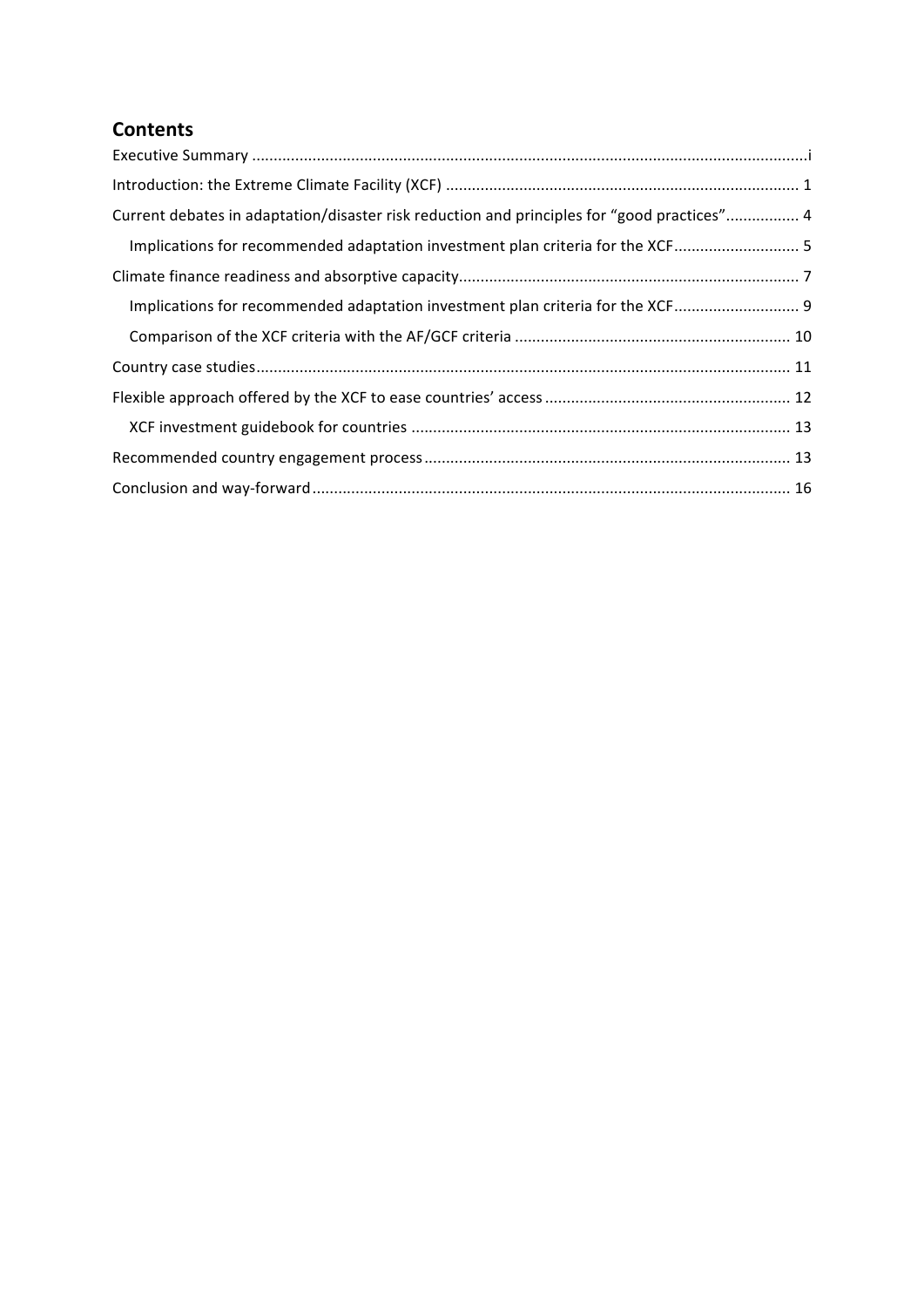## **Executive Summary**

Given Africa's extensive exposure and vulnerability to climate-related risks, there is an urgent need to scale-up efforts to adapt both to current inter-annual variability and projected future changes. To support these efforts, targeted investments and technological support across regions and sectors will be required, together with substantial fiscal outlays by governments and investments made by the private sector.

Since 2012, African Risk Capacity (ARC), a specialised agency of the African Union, has been providing financial tools and services to its African member states to enable them to improve their ability to manage their climate and weather-related risks. In an effort to help its member countries improving their resilience to climate change over the longer term, and in view of the significant funding gap in this area, ARC is designing a new sovereign risk financing mechanism for its Member States  $-$  the Extreme Climate Facility (XCF). XCF will be available for those countries already managing weather risk through ARC insurance products, provided they submit adaptation investment plans that meet certain standards and guidelines. Should pay-outs be triggered by an objective multi-hazard Extreme Climate Index, the monies from XCF should be used to support climate change adaptation (CCA) and disaster risk reduction (DRR) to increase national resilience to future weather shocks<sup>1</sup>. This increased resilience will help to ensure that ARC insurance premiums remain affordable and manageable, even in the face of climate change.

This paper provides recommendations on standards and guidelines that could be used by the XCF to assess the adaptation and disaster risk reduction investment plans (hereafter adaptation investment plans) to be submitted by the participating countries. Recognising that not all countries will be in a position to do this immediately, it also proposes a series of engagement steps – the three step process – for countries to meet the eligibility criteria to access XCF funding (Figure 1).

The recommended XCF adaptation investment plan criteria seek to find a balance between international good practice, as well as the realities on the ground. This balance between robust standards and practicable/realistic benchmarks aims to ensure that XCF is both accessible to countries in the near term, whilst simultaneously instilling confidence and mitigating reputational risk among the donors supporting the programme, and for the investors providing the capital and other ARC member states. In line with other direct access funds, such as the Adaptation Fund (AF) or the Green Climate Fund (GCF), the criteria were structured around three main domains: CCA/DRR activities to be funded (Table 1), project management capacities (Table 2), and financial governance  $(Table 2)$ .

<u> 1989 - Jan Samuel Barbara, margaret e</u>

 $1$  Hereafter the use of the term CCA incorporates DRR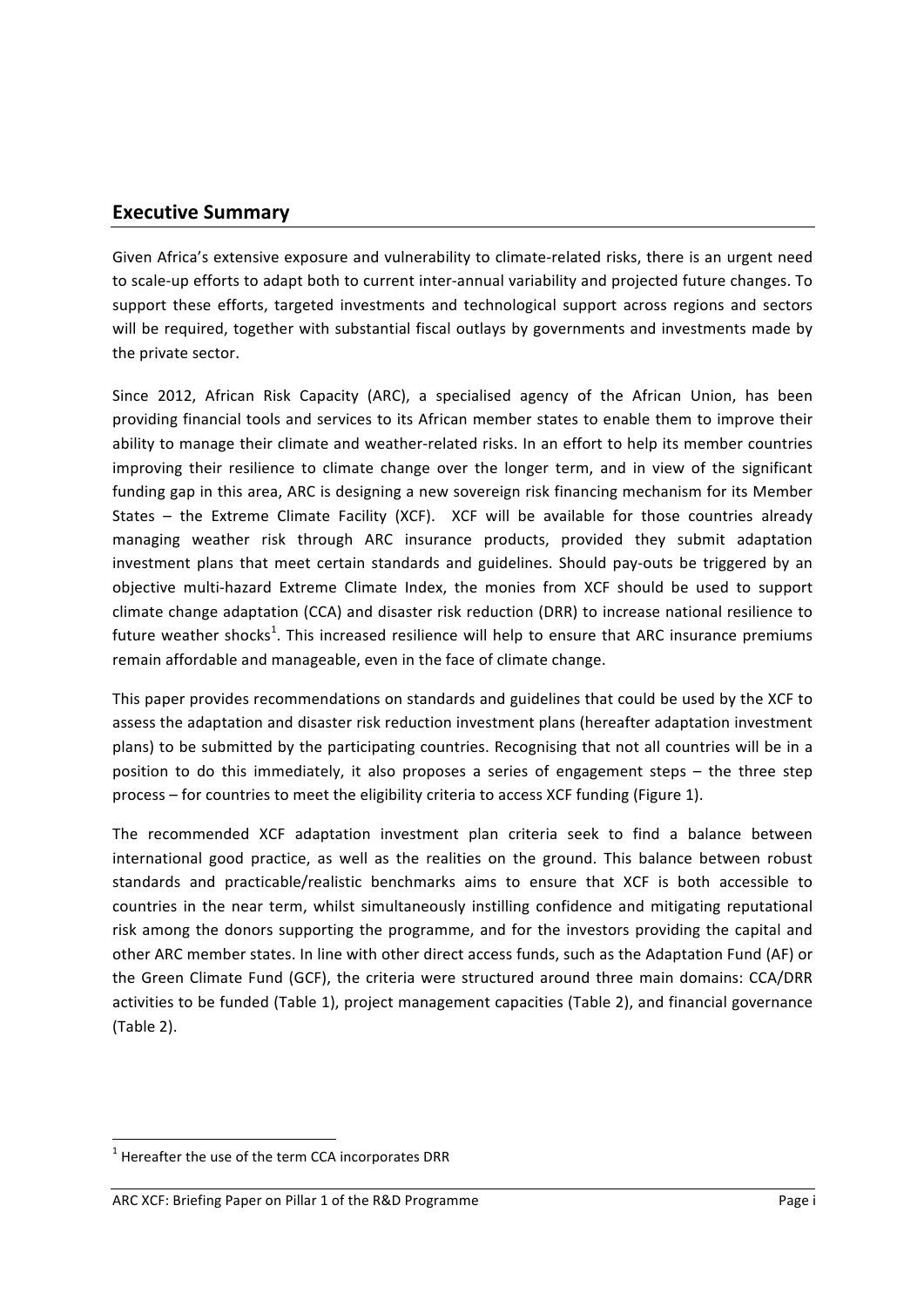



#### Table 1: Proposed XCF evaluation criteria themes for CCA/DRR Activities

| <b>CCA/DRR</b> activities outlined in Investment Plan                                                  |  |  |  |
|--------------------------------------------------------------------------------------------------------|--|--|--|
| <b>Addressing risks</b>                                                                                |  |  |  |
| . Risks triggered by the Extreme Climate Index for example, or as measured by local climate monitoring |  |  |  |
| and information systems                                                                                |  |  |  |
| <b>Enabling country-identified CCA and DRR priorities</b>                                              |  |  |  |
| • Appropriate to country commitments to CCA and DRR                                                    |  |  |  |
| . In-line with CCA and DRR policies/strategies/national Investment Plans                               |  |  |  |
| . In-line with climate- and disaster-mainstreamed sector and/or ministry plans                         |  |  |  |
| . In-line with medium- to long-term development plans                                                  |  |  |  |
| Effectively enabling adaptation to identified risks                                                    |  |  |  |
| - Reduce household vulnerability and/or build effective climate resilience                             |  |  |  |
| • Not duplicative or redundant of pre-existing external CCA/DRR activities                             |  |  |  |
| • Scale up of existing initiatives                                                                     |  |  |  |
| • Complementary to the existing ARC Contingency Plans for insurance policies but forward-focused       |  |  |  |
| . Improve communication of weather/climate information and/or Early Warning Systems                    |  |  |  |

## Demonstrating value for money and fund leverage

- Cost efficient measures (value for money)
- Sustainability and replicability
- Potential for co-financing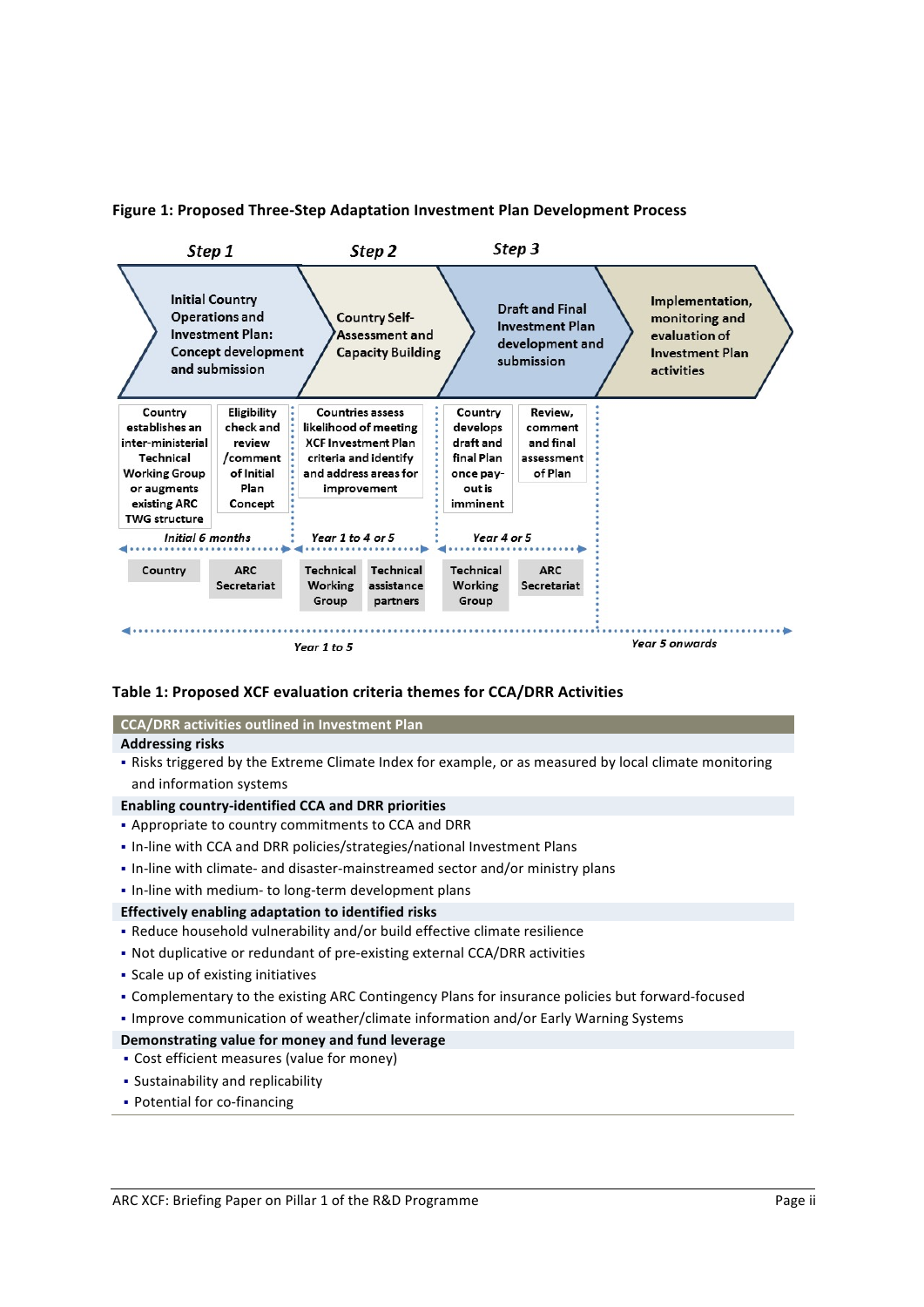| Financial management capacities of the channelling  | Project cycle management capacities and      |
|-----------------------------------------------------|----------------------------------------------|
| entity                                              | implementation considerations                |
| <b>Basic financial capacities</b>                   | Project cycle management capacities          |
| • Financial and accounting system                   | • Robust project management structure and    |
| • Disbursement procedures                           | implementation plan (oversight/management    |
| • Funds transfer                                    | structure)                                   |
|                                                     | • Clear procurement guidelines               |
|                                                     | • Environmental and social safeguards        |
|                                                     | • Gender equity                              |
| <b>Financial accountability</b>                     | Monitoring and evaluation and reporting      |
| • Financial reporting and good standing with        | • Activity M&E and reporting plan            |
| development financial partners                      | • Risk management framework                  |
| Risk management and financial control framework     | <b>Project implementation considerations</b> |
| • Financial control and risk management             | • Qualified staff                            |
| • Fraud and financial management policies which are | • Clearly defined roles                      |
| well communicated                                   | • Successful track record                    |
| • Financial monitoring and evaluation               | • Capacity to reach targeted beneficiaries   |

## **Table 2: Proposed XCF evaluation criteria for the financial / project cycle management**

A three-step engagement process is proposed for countries to access XCF funding (Figure 1). These steps have been designed in such a way as to allow countries to identify and, where necessary, build up their capacities and improve their approach to developing adaptation investment plans prior to an imminent XCF pay-out. They also allow anticipating gaps which may exist in-country and gain an overview early on as to which activities countries may intend to finance within the national structure of adaptation planning, and their possible funding amounts in the short-term and over-time. Each step is checklist-based and the process is neither intended to be arduous nor duplicative of incountry processes – but instead gives the opportunity to cross-reference and elaborate on them (where appropriate). The third-and most comprehensive-step need only be completed when indications are that a pay-out is imminent.

These recommendations are derived from an extensive desktop study outlining the current state-ofthinking on CCA and DRR, existing governance structures for key sources of climate finance, the current status of climate finance flows and barriers, and in-country financial management processes. A desk-based study was coupled with six in-country missions (Burkina Faso, Ethiopia, Kenya, Malawi, Rwanda and Zambia), to inform the range of contexts in which the XCF mechanism will operate and thus ensure the design of the eligibility criteria are both robust and realistic.

The paper first provides a short introduction to the XCF. It then presents the key findings from the desk study and the in-country missions, which inform the design of the suggested XCF adaptation investment plan criteria. The paper further provides key takeaways from the two-day workshop held in Addis Ababa in April 2016 where the XCF was presented to representatives of ARC Member States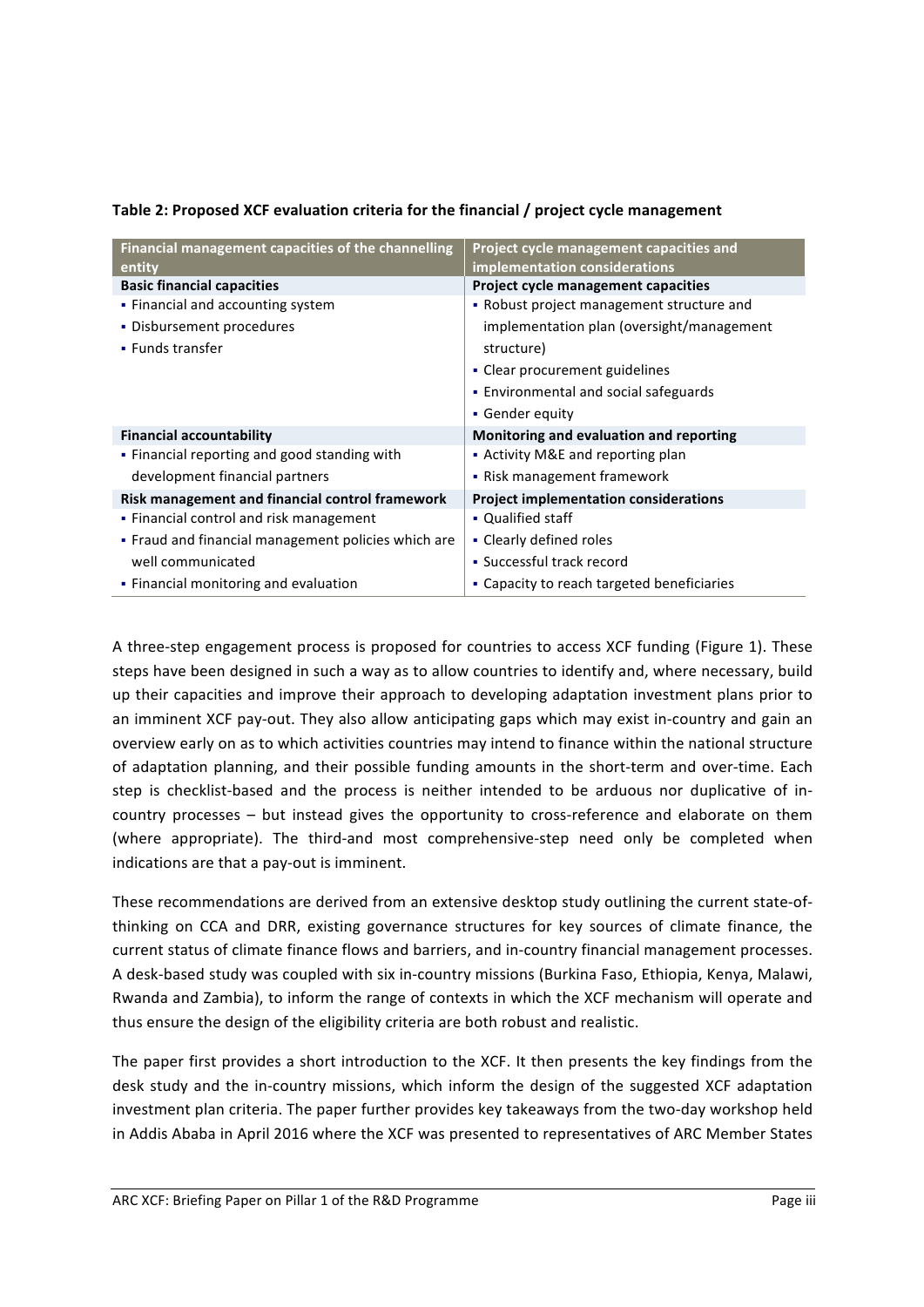and of the donor community to present the XCF. It concludes with the anticipated engagement process for countries to access XCF funding and proposed way-forward.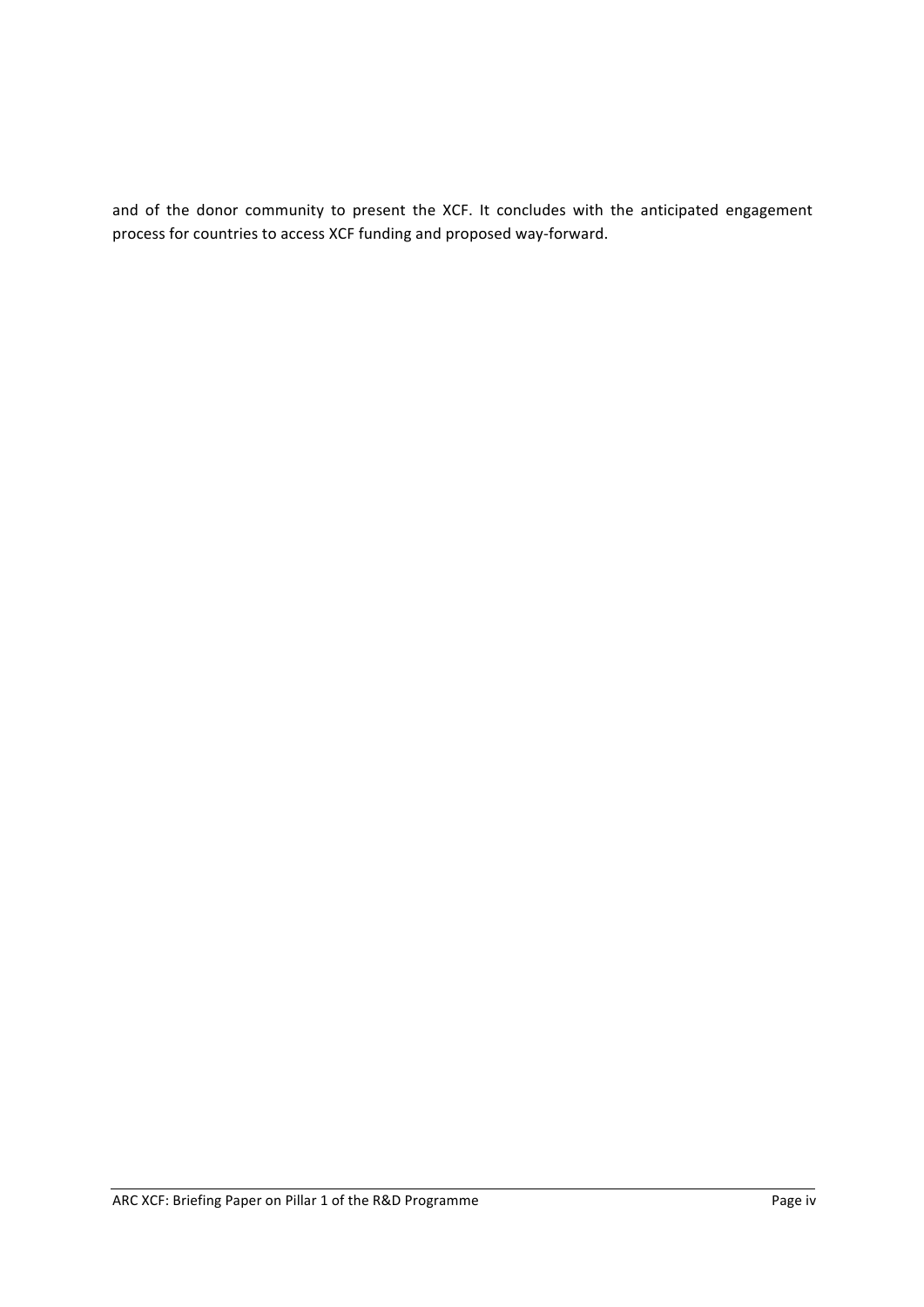## **Introduction: the Extreme Climate Facility (XCF)**

The estimated costs of adapting to climate change range from around \$70-100 billion per year by 2050<sup>2</sup>. Further, there is already a significant deficit, or adaptation gap, particularly in Sub-Saharan Africa. The United Nations Framework Convention on Climate Change (UNFCCC) outlines that developed countries, whose industrialisation has contributed to the augmented levels of greenhouse gases in the atmosphere, have a responsibility to support developing countries in their attempts at adaptation.

A number of international funds have been created to assist the transfer of funding from developed to developing countries, including the Adaptation Fund (AF) and Green Climate Fund (GCF) and a variety of bilateral structures, predominantly through the provision of grant support. Such funds have made inroads into the transfer of adaptation finance. However accessing international funds can be challenging, since few countries have so far been successfully accredited for direct access. Further, public finance alone will also be insufficient to address the needs of climate change adaptation (CCA) and disaster risk reduction (DRR)<sup>3</sup>. As such, there is growing momentum for greater private sector engagement, including by climate proofing their own operations and assets as well as supporting climate-resilient investments. Indeed the GCF has a private sector facility intended to catalyse private funding flows and unlock investments that address climate change. Green bonds have also grown from a concept to issuance values of \$50-70 billion in 2015, as well as insurance and insurance-linked securities that make resources available to respond to extreme events.

In line with these efforts, ARC is designing a new sovereign mechanism for its member states – the Extreme Climate Facility  $(XCF)$  – available for those countries that have joined the ARC insurance pool. This new mechanism is expected to be structured as a series of five year financing windows. A payout under XCF will be triggered if there is a deviation from long-term average climate conditions as defined by an objective Extreme Climate Index (ECI).<sup>4</sup> Owing to the uncertainty of climate futures, it may be that no pay-out will occur in a five year financing window. As such, the XCF is not structured to address short-term funding needs for adaptation but rather designed as a tool to help countries

 $<sup>2</sup>$  OECD (2015) Climate finance in 2013-14 and the USD 100 billion goal, a report by the Organisation for</sup> Economic Co-operation and Development (OECD) in collaboration with Climate Policy Initiative (CPI), Paris, 61p; -Chambwera M., Heal, G., Dubeux, A., Hallegatte, S., Leclerc, L., Markandya, A., McCarl, B., Mechler, R. and Neumann, J. (2014) Economics of Adaptation. In: Climate Change 2014: Impacts, Adaptation, and Vulnerability. Part A: Global and Sectoral Aspects. Contribution of Working Group II to the Fifth Assessment Report of the Intergovernmental Panel on Climate Change (Field, C.B., Barros, V.R., Dokken, D.J., Mach, K.J., Mastrandrea, M.D., Bilir, T.E., Chatterjee, M., Ebi, K.L., Estrada, Y.O., Genova, R.C., Girma, B., Kissel, E.S., Levy, A.N., MacCracken, S., Mastrandrea, P.R. and White, L.L. (eds.)) Cambridge University Press, Cambridge, United

Kingdom and New York, NY, USA, pp. 945-977.<br>
<sup>3</sup> Hereafter the use of the term CCA incorporates DRR<br>
<sup>4</sup> For more information on XCF, please see http://www.africanriskcapacity.org/xcf

ARC XCF: Briefing Paper on Pillar 1 of the R&D Programme **Page 1** Page 1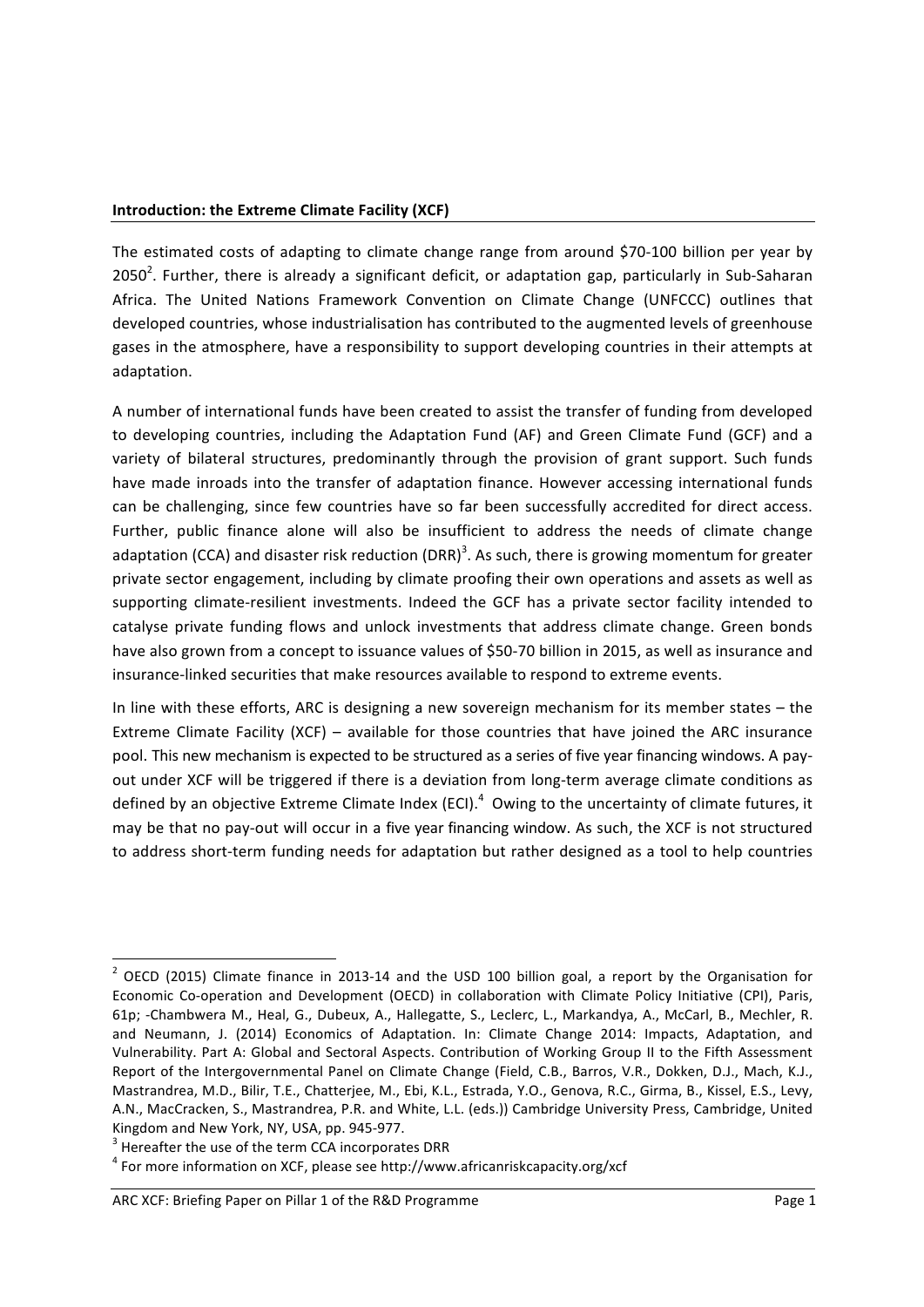develop more comprehensive and robust climate change risk management portfolios, and to scale up and boost on-going adaptation efforts over the longer-term<sup>5</sup>.

The R&D phase is currently still ongoing to define the main characteristics of the new XCF mechanism. The R&D phase is separated into three work streams, where:

## - "Pillar 1" focuses on defining the access modalities and criteria for countries to be eligible:

The recommendations made on access modalities and investment criteria for countries to be eligible to benefit from XCF are the subject of this paper and are summarised hereinafter.

## **- "Pillar 2" focuses on developing the Extreme Climate Index and XCF triggering thresholds:**

While still ongoing, research on Pillar 2 has defined that the Extreme Climate Index will be based on meteorological data, specified by climatic region and designed to capture the severity and frequency of heat, drought, flood and other extreme weather events, such as cyclones, important to particular regions. A threshold will be set to identify extremes in the ECI time series for that region, and subsequent breaches of that threshold could indicate potential shifts in climate and a heightened risk of intense weather events occurring.

## **- "Pillar 3" focuses on financial and legal structures and establishment options for the new facility:**

While many aspects of the structure still have to be defined, XCF will likely be structured as a series of five year financing windows. At the beginning of each financing window, the first of which is scheduled to start in 2017 at the earliest, the financial risk of XCF triggering pay-outs would be transferred to the international risk markets, through insurance policies, derivative contracts or catastrophe bonds. The triggered funds would be linked to deviations of the ECI during the five year period. If, at the end of the financing window, the ECI threshold has been breached, all of the eligible countries within the affected climatic region would receive an XCF pay-out to be used to fund pre-defined adaptation/DRR activities.

This paper focuses on "Pillar  $1"$  – defining the ARC Member State access modalities and eligibility criteria for XCF.

## **"Pillar 1" of the R&D programme - defining the access modalities and eligibility criteria for XCF**

ARC recognises that for the XCF to achieve its objective of enabling countries to improve their adaptation and risk management systems in light of a changing climate, and protect the effectiveness of ARC's value proposition to its member states, there must be some mechanism in place to support countries to put the funds  $-$  if and when triggered  $-$  to good use. A similar principle underlies the ARC's insurance products, which require that countries submit detailed contingency plans which clearly explain how a potential pay-out from the facility would be managed and spent. In the event that the country is to receive a pay-out on their ARC insurance policy, they must submit to

 $5$  Vincent, K., Besson, S., Cull, T., Menzel, C. (2016) Sovereign insurance to incentivise the shift from disaster response to adaptation to climate change – African Risk Capacity's Extreme Climate Facility. In preparation for Climate and Development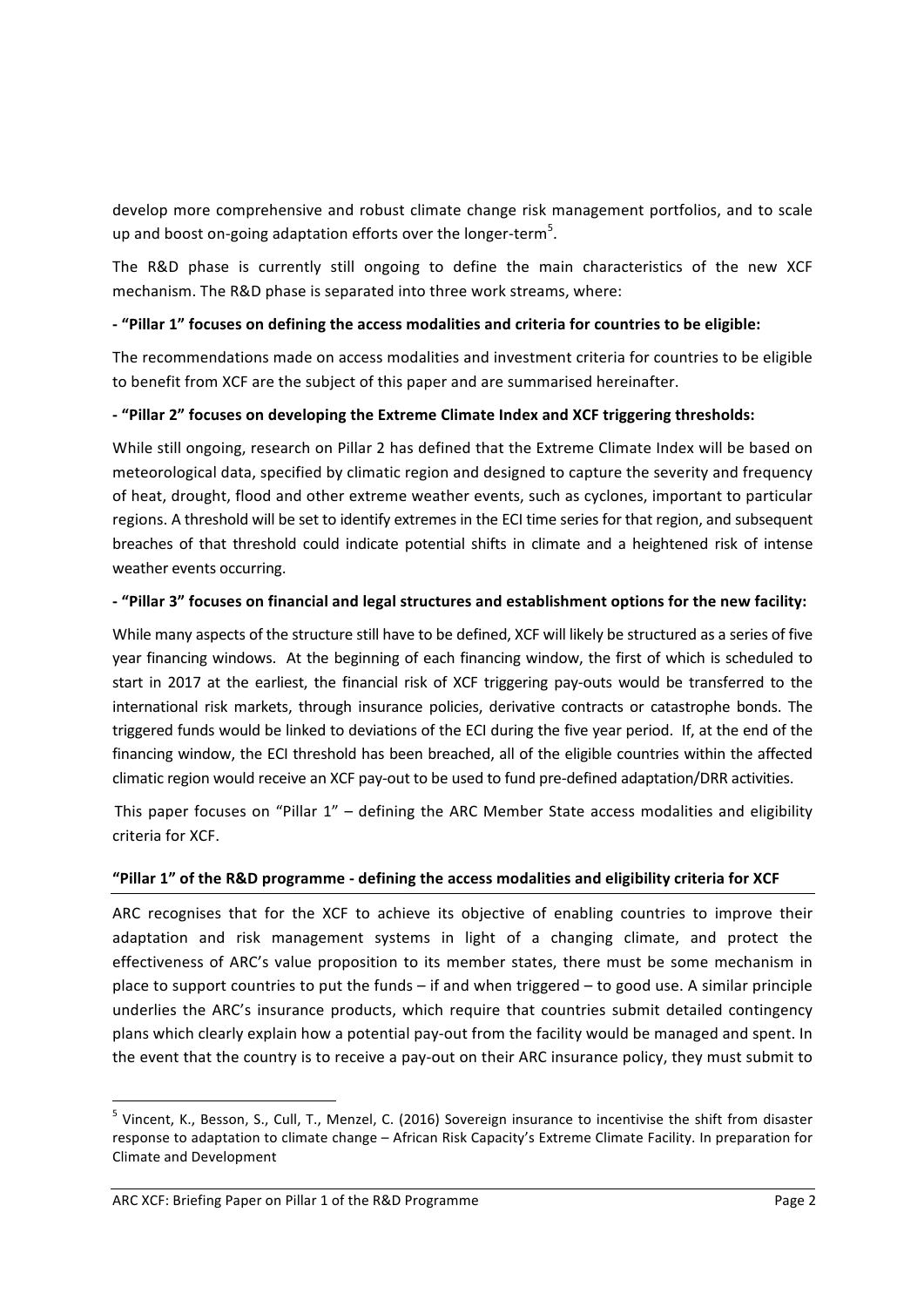the ARC's Governing Board a Final Investment Plan, which, if and when approved, releases the payout to the member country. This enables a timely and effective response, allowing governments to cover their additional fiscal outlays in the wake of a disaster, while also providing households with the support they need to maintain their livelihoods and assets.

Despite their similarities, it is most likely that the pay-out from the XCF will be less frequent than the annual weather insurance products offered by ARC. The XCF should be seen as a complementary tool designed to support the existing efforts of countries to adapt to climate change. It will do this by requiring the submission of comprehensive and robust adaptation and disaster risk reduction investment plans (hereafter adaptation investment plans), highlighting how XCF funds will complement existing adaptation activities. The standards and guidelines against which countries' adaptation investment plans will be assessed to access the XCF should be adjusted to reflect the nature of the new mechanism. In order to develop such standards and guidelines, ARC has partnered with the Climate & Development Knowledge Network (CDKN) to commission a study in order to:

- Explore whether and to what extent investment-ready adaptation DRR plans exist in a group of ARC Member States, and enumerate adaptation and DRR "good practices" which can form the basis for the standards and guidelines;
- Determine how countries absorb international climate finance, and consider which fiduciary standards should be fulfilled to receive funds under "direct access modalities";
- **•** Offer recommendations regarding how countries can best and most easily access XCF funds to maximise its potential for resilience and adaptation building.

CDKN has contracted the Frankfurt School-UNEP Centre for Climate & Sustainable Energy Finance and Kulima Integrated Development Solutions to undertake this research.

Based on a review of the literature and face-to-face interviews in six countries (namely Burkina Faso, Ethiopia, Kenya, Malawi, Rwanda and Zambia), Frankfurt School and Kulima have synthesised their findings into suggested standards and guidelines for XCF to use in assessing adaptation investment plans received from prospective members, as well as a three-step process for countries to utilise, ensuring they can successfully access funding.<sup>6</sup> These proposed standards have been designed around the principles of simplicity, flexibility, and complementarity with other international climate finance mechanisms. The consultant team has also suggested technical assistance and implementation partners to address any gaps between the status quo in countries and the proposed standards to be adopted by XCF.

 $6$  These are summarized in a report: CDKN (2016), Climate risk financing for Africa – Identifying best practice and criteria for climate change adaptation XCF Country engagement process and Investment Plan Criteria Report

ARC XCF: Briefing Paper on Pillar 1 of the R&D Programme Page 3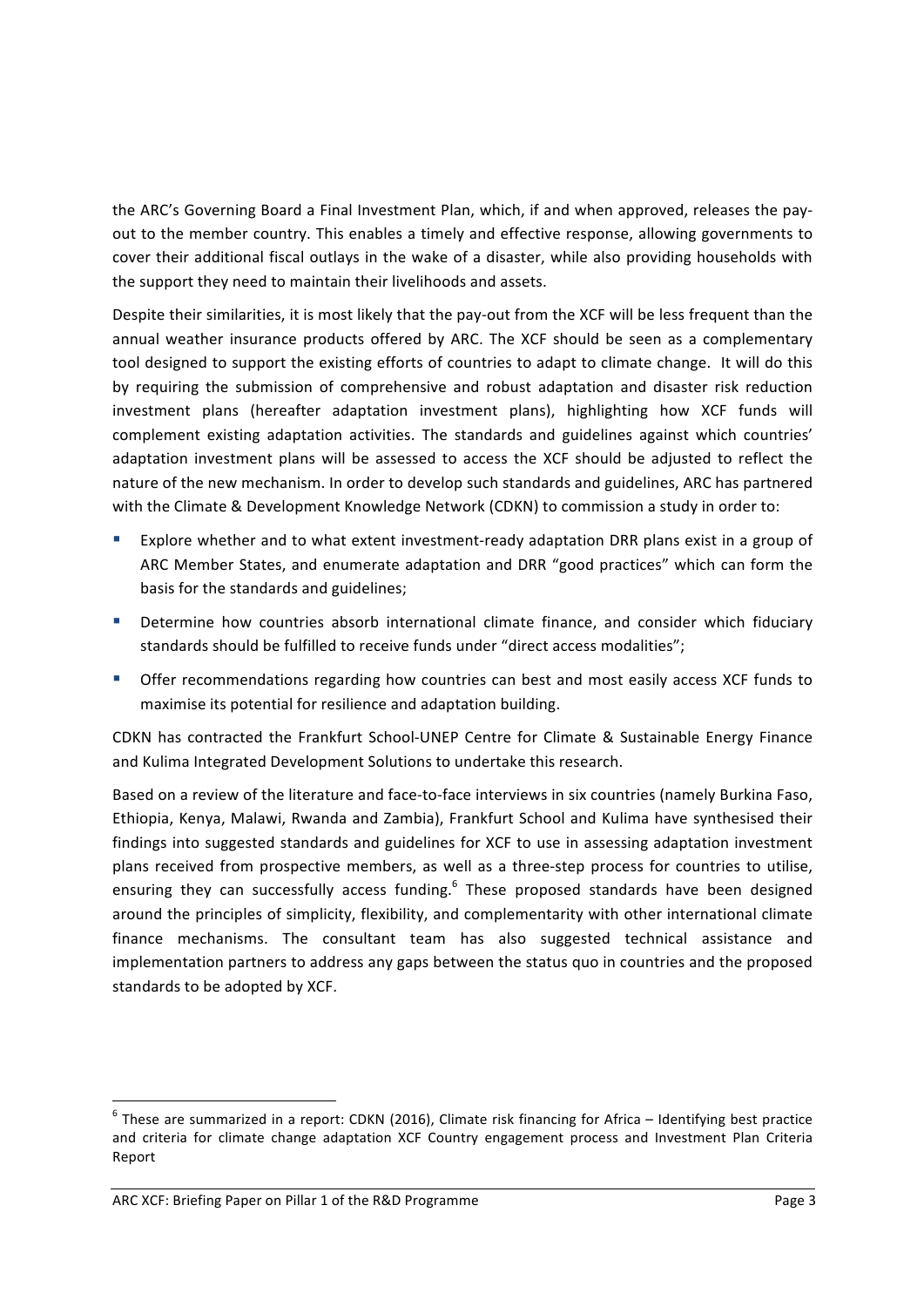## Current debates in adaptation/disaster risk reduction and principles for "good practices"

Adaptation encompasses an enormous range of measures and actions, the nature of which varies considerably according to geographic location, climate hazard(s) faced, local and national development and sectoral contexts, the nature of available information about climate hazards and associated risks, and the timescale of priority.<sup>7</sup> A significant challenge exists in that the success (or otherwise) of adaptation can only truly be recognised when exposure to that recognised hazard has taken place and a (long-lasting) negative impact has not been felt. No universal metrics for adaptation exist, which poses a challenge for the (donor) organisations that are keen to develop indicators and M&E frameworks for their adaptation projects.<sup>8</sup> In fact, despite the massive number of projects claiming to enable adaptation, scientists have highlighted that there is a noticeable absence of evidence on how adaptation is occurring, particularly in the developing world.<sup>9</sup>

Amongst these conceptual and practical challenges, there are some accepted "good practices" and principles that ARC can use to inform the formation of XCF adaptation investment plans. Taking a risk management approach addresses the challenges of selecting and monitoring specific adaptation interventions and instead requires evaluation of the mechanisms by which those adaptation interventions can reduce risk, with multiple complementary mechanisms required to manage risk across a range of time frames and possible medium and longer term scenarios. It also enables flexibility in respect to the evolving nature of a country's climate risk profile, taking into account that, in addition to adaptation to current risks, there will be a need to enable adaptation to future risks which will likely differ in nature (e.g. magnitude and frequency). Ensuring that adaptation is integrated into development (i.e. climate-resilient development) is also important, since climate risks will affect all aspects of society. Finally, current and future adaptation needs mean that there is a need for both "regular" development activities that also reduce vulnerability to a range of climate hazards and risks as well as highly-targeted adaptation measures designed to address specific, identifiable, and quantifiable current and future climate hazards.

While there is clearly a key role for the national level in adaptation, the integration across scales of governance is important, particularly since adaptation activities are often implemented at the local level. Ensuring effective capacity and communication at the local level also affords the opportunity for climate change adaptation to be better coordinated with DRR (often not the case as the two

Approaches", OECD Environment Working Papers, No. 74, OECD Publishing.

ARC XCF: Briefing Paper on Pillar 1 of the R&D Programme **Page 4** Page 4

 $^7$  Brooks, N.J.P., Joubert, A., and Vincent, K., with Byrne, R., and Ockwell, D. (2011), Climate Change and Africa. An Overview for African Development Bank Senior Management. Prepared on behalf of the African Development Bank by International Development UEA, University of East Anglia, 48p.

 $8$  Dinshaw, A. et al. (2014), "Monitoring and Evaluation of Climate Change Adaptation: Methodological

http://dx.doi.org/10.1787/5jxrclr0ntjd-en; Brooks, N et al. (2014), An operational framework for Tracking Adaptation and Measuring Development (TAMD), IIED, London, and other publications at

www.iied.org/tracking-adaptation-measuring-development; Bours, D., McGinn, C. and Pringle, P. (2013), Monitoring & evaluation for climate change adaptation: A synthesis of tools, frameworks and approaches. SEA

Change CoP, Phnom Penh and UKCIP, Oxford.<br><sup>9</sup> Berrang-Ford, L., Ford, J. and Paterson, J. (2011), Are we adapting to climate change? Global Environmental Change 2125–33.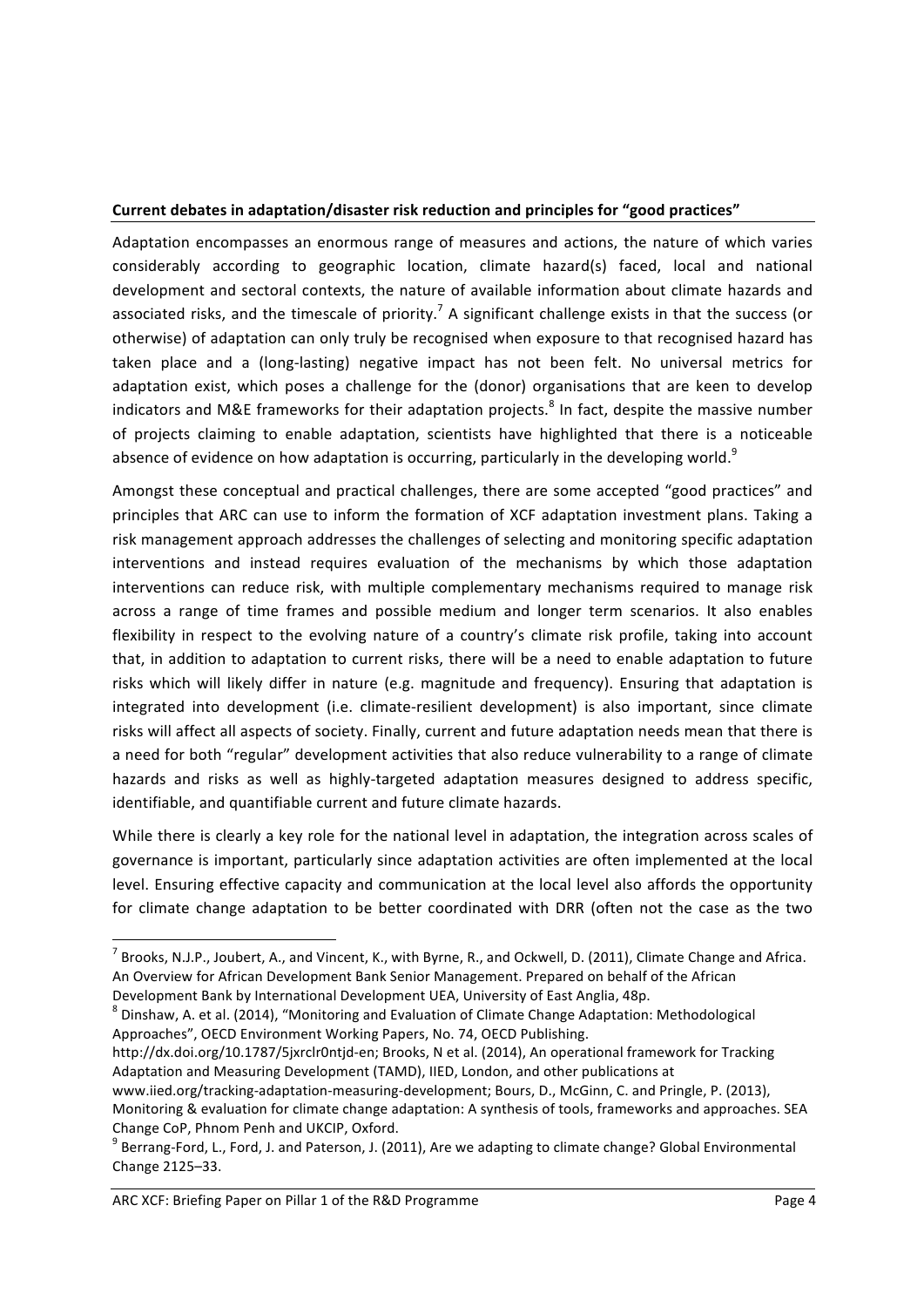issues are typically spearheaded by different ministries). Ensuring appropriate levels of institutional and technical capacity to implement intended activities, as well as a considered approach to Monitoring and Evaluation (M&E) are also key principles for the adaptation investment plans. Linking these principles with the stage of country development of National Adaptation Plans (NAPs) and other policies/strategies is therefore critical.

## **Implications for recommended adaptation investment plan criteria for the XCF**

Good practice in adaptation and DRR planning will form the cornerstone of the XCF evaluation criteria and investment guidelines.

A risk management approach is widely accepted, and endorsed by the Intergovernmental Panel on Climate Change (IPCC), as the most appropriate way of proactively addressing adaptation and DRR. Since adaptation is so context-specific, the interventions themselves will not be as important as the inclusion of a mechanism for assessing to which level the proposed actions reduce risk. Adaptation investment plans should rather be based on a number of sound principles of adaptation and risk reduction. 

- Plans should balance reducing the existing adaptation deficit with mainstreaming climate change across all sectors and levels while aligning with national priorities.
- Low or no regrets (win-win) interventions should be included in the plans, meaning that their benefits will accrue regardless of the climate future and enhance future flexibility and scalability for whatever climate scenarios come to pass.
- **•** Plans should include a combination of hard (i.e. tangible) and soft (i.e. knowledge-based) adaptation options, as well as interventions directed at different administrative levels.

In the absence of universal metrics, the comprehensiveness and appropriateness of adaptation planning will hinge on an assessment of the institutional climate risk management mechanisms and their application in development planning.

- Plans should include a mechanism to assess change in general climate risk levels for sectors and areas (which is easier to determine than the success of adaptation), and monitor change in that risk (whether through a reduction in the likelihood of adverse effects, or an expansion of the range of toleration for risks). This is likely to take the form of a baseline vulnerability assessment against which progress is monitored using appropriately-selected indicators that will be included in the M&F framework.
- **■** Plans should incorporate principles that are widely-accepted criteria for evaluating potential expenditure. This includes that the intended activities are feasible (i.e. can realistically be accomplished), effective (i.e. can produce the intended change) and equitable (i.e. have been designed to be socially inclusive).

Effective adaptation and DRR hinges on a robust understanding of emerging climate risks, including incremental changes in temperature/precipitation as well as extreme events, the latter being the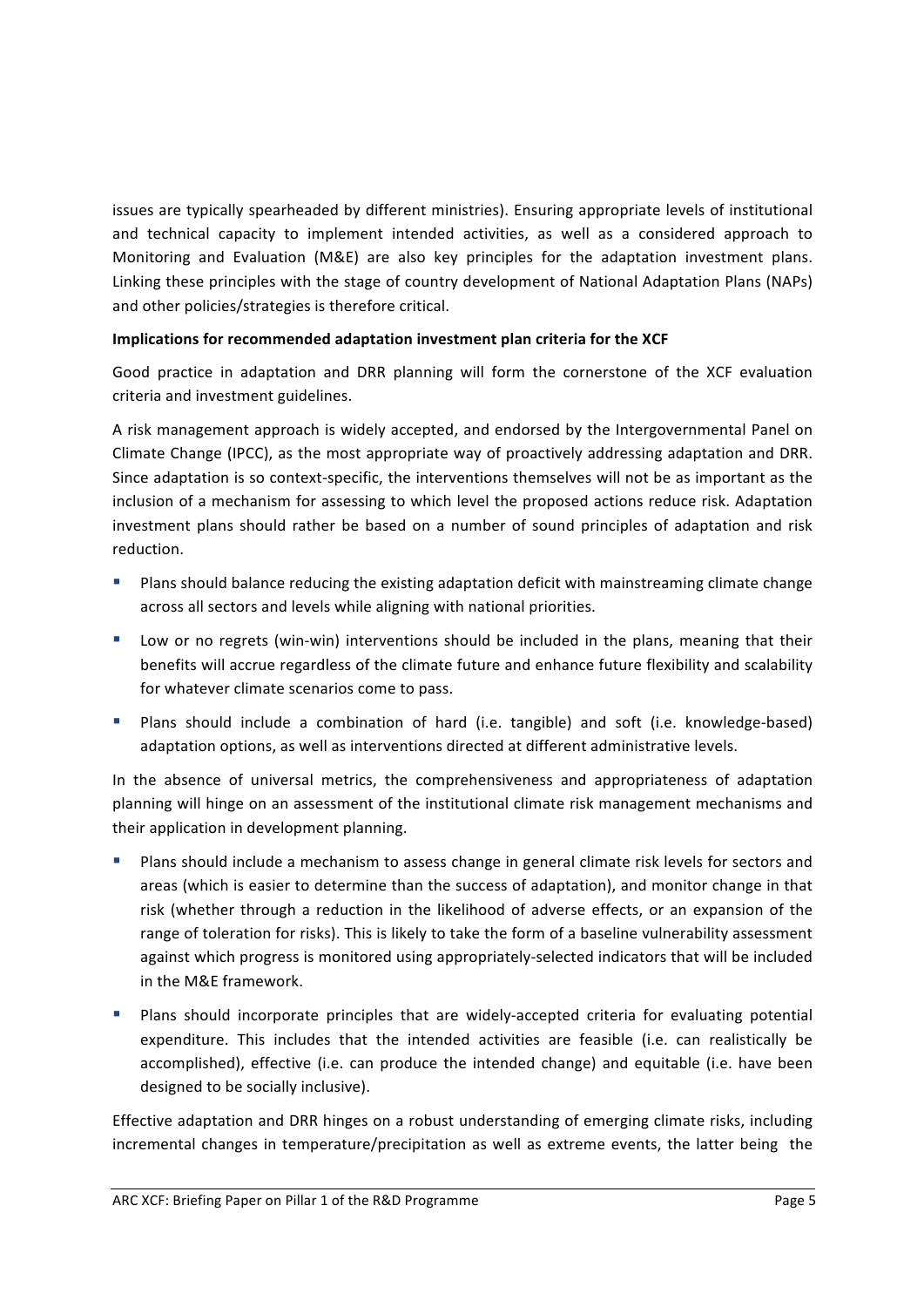one targeted by the XCF. While the availability and quality of climate information is improving, few countries consider it in their planning.

Plans should include active consideration of climate services, including a mechanism for monitoring and making modifications if required, based on the availability of new and more robust information. The fundamental structure of the adaptation investment plans is unlikely to change dramatically. If there is already high confidence in a drying trend, for example, it is highly unlikely that future models will all-of-a-sudden project a wetting trend. However, increasing resolution/detail on, for example, the frequency and magnitude of extreme events may mean that the specifics of an activity outlined within the plan may change. It may be the case, for example, that an adaptation plan includes ecosystem-based adaptation, such as tree planting, in a degraded watershed that is prone to flooding. The future generation of additional information regarding flood risk may allow fine-tuning of this particular activity within the plan  $$ for example in defining the locations within that watershed where activities should be prioritized. In practice this means that the adaptation investment plans should be explicit as to what climate information is required to inform the design and implementation of interventions, and from whom this will be obtained (e.g. national meteorological/hydrological agency or an international source).

To ensure compliance, the M&E plan for specific interventions within the investment plan, if implemented, should include relevant indicators and a system to ensure that relevant climate information is being monitored and has been included. For the above example of ecosystembased adaptation in a flood-prone degraded watershed an appropriate annual indicator to highlight consideration of new climate information might be that the meteorological service has been consulted for the seasonal forecast. Consider a situation where XCF has triggered and this intervention is being implemented by a country. During any year of the tree-planting intervention it may be that the seasonal forecast predicts a drier than average rainfall season. Ignoring this knowledge, and continuing to plant tree seedlings as initially planned, may lead to greater failure rates because lower than average rainfall may affect growth rates. This would be a waste of resources. Instead there should be flexibility in the management of the intervention to modify particular activities as appropriate to the conditions, for example annual review of the specific nature of planned activities within the broader length of the intervention. It may be, for example, that fewer new tree seedlings should be planted in a season that is predicted to be drier than average, because the elevated risk of them not surviving in drier conditions. Evidence of such proactive management and effective use of climate information would be part of the M&E framework for the activity to ensure maximum effectiveness and efficiency.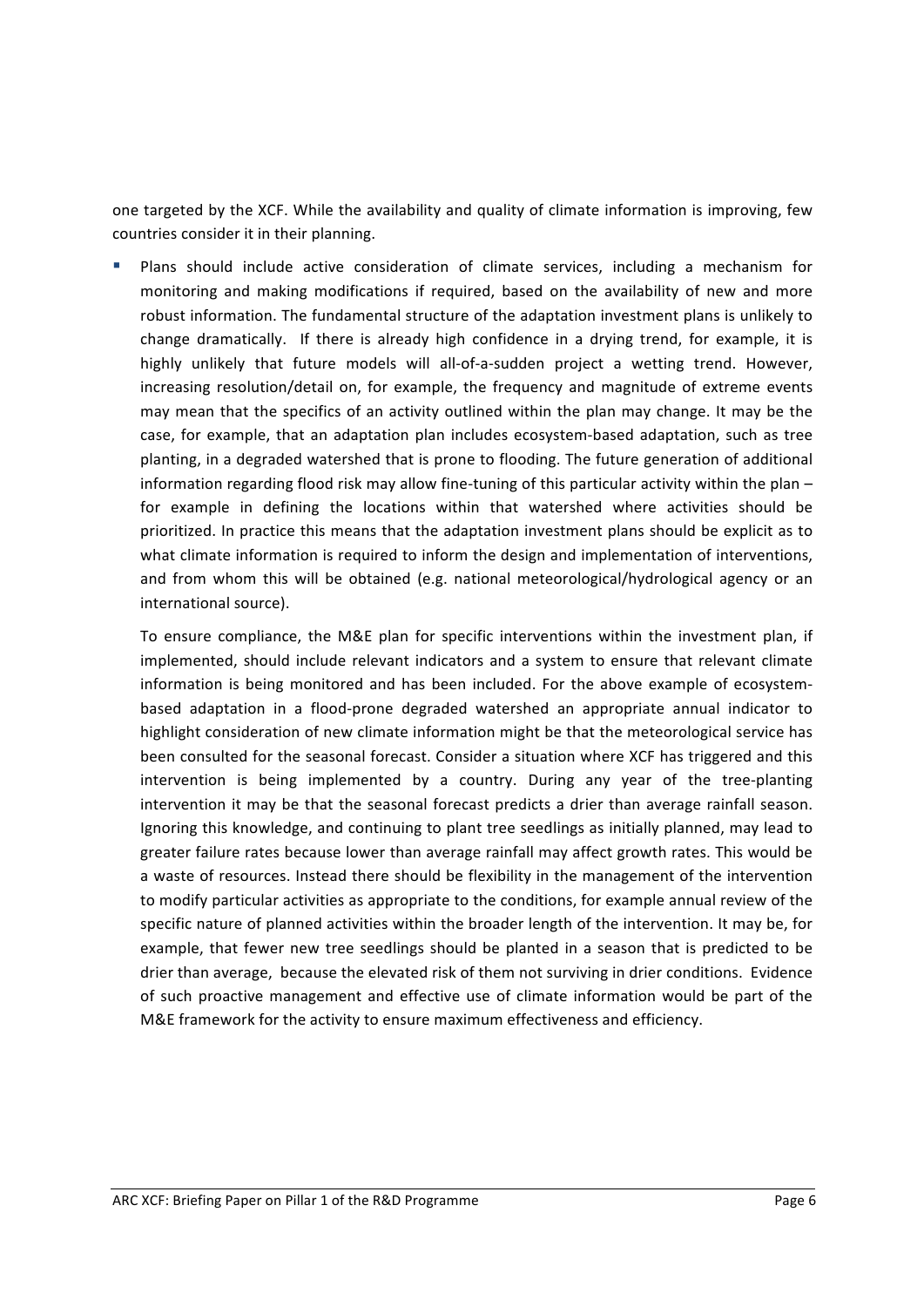By way of overview, Table 1 lists the areas that are included in the proposed evaluation criteria for CCA/DRR activities.

### **Table 1: Proposed XCF evaluation criteria themes for CCA/DRR Activities**

| <b>CCA/DRR Activities outlined in Investment Plan</b> |
|-------------------------------------------------------|
|-------------------------------------------------------|

#### **Addressing risks**

• Risks triggered by the Extreme Climate Index for example, or as measured by local climate monitoring and information systems

#### **Enabling country-identified CCA and DRR priorities**

- § Appropriate to country commitments to CCA and DRR
- In-line with CCA and DRR policies/strategies/national Investment Plans
- In-line with climate- and disaster-mainstreamed sector and/or ministry plans
- In-line with medium- to long-term development plans
- **Effectively enabling adaptation to identified risks**
- Reduce household vulnerability and/or build effective climate resilience
- Not duplicative or redundant of pre-existing external CCA/DRR activities
- Scale up of existing initiatives
- Complementary to the existing ARC Contingency Plans for insurance policies but forward-focused
- Improve communication of weather/climate information and/or Early Warning Systems

#### **Demonstrating value for money and fund leverage**

- Cost efficient measures (value for money)
- Sustainability and replicability

<u> 1989 - Johann Stein, fransk politiker (d. 1989)</u>

• Potential for co-financing

#### **Climate finance readiness and absorptive capacity**

As well as having the technical capacity to implement effective adaptation, it is critical that countries are in an appropriate state of "readiness" to access and deploy XCF funds to the intended beneficiaries. To that end, they will need to have developed sufficient absorptive capacity for the management and effective spending of the pay-out should it arrive. In general, countries should demonstrate robust financial integrity, effectiveness, and accountability when accessing and allocating funding, which are based on transparent rules and procedures.<sup>10</sup> They should also have strong project management and oversight capacities to ensure that XCF funds are used as efficiently and effectively as possible.

There are more than 60 different international funds available for developing countries through bilateral, multilateral, and private sources, $11$  meaning that there are precedents that can be considered for developing readiness standards (i.e. the capacity to "plan for, access, deliver, and

#### ARC XCF: Briefing Paper on Pillar 1 of the R&D Programme Page 7

 $10$  Adaptation Fund Board (2010), Report of the Third Meeting of the Accreditation Panel, AF Board 11th Meeting, Bonn, September 16-17 2010, AFB/B.11/4 / The Adaptation Fund, 2009, Report on Fiduciary Standards for Implementing Entities, Adaptation Fund Board, Sixth Meeting.<br><sup>11</sup> Climate Finance Options, (2013), World Bank, UNDP, climatefinanceoptions.org.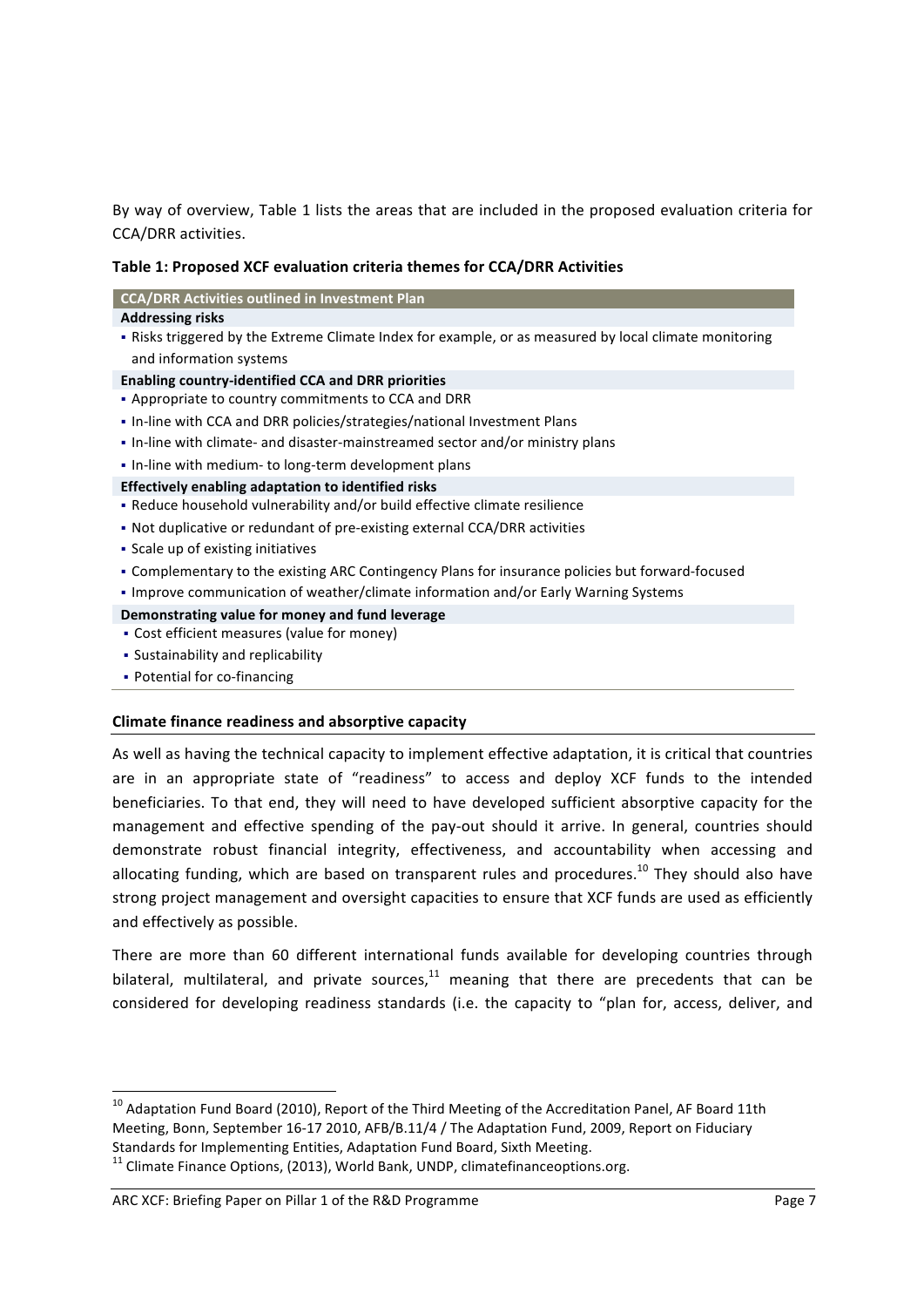monitor and report on climate finance, both international and domestic, in ways that are catalytic and fully integrated with national development priorities and achievement of the MDGs.")<sup>12</sup>

The only access modality available which truly aligns with ARC's philosophy of support to countries is direct access, currently used by the Global Environment Facility (GEF), the AF, and more recently the GCF. This typically requires that countries select a National/Regional Implementing Entity (NIE/RIE) to apply for accreditation to be able to channel funds to the ultimate beneficiaries, as well as having executing entities which implement activities on-the-ground, and a national governing body ensuring that activities are in line with the country's national adaptation and DRR strategy and plans. Alternatively, countries can work with a Multilateral Implementing Entity (MIE), which serves as a trustee/fund manager and is responsible for all financial management of funding channelled to the country.

Under direct access, fiduciary responsibility and programme monitoring responsibilities are transferred to national government/institution. Therefore they must be able to design adaptation investment plans at the policy level, execute projects at the national, regional and local levels,  $^{13}$  and have the capacities to manage and be accountable for resource allocations and performance, all of which are important not only to ensure efficacy of pay-outs, but also to manage donors' reputational and fiduciary risks. One indicator of readiness could also be countries' past performance in handling ARC insurance pay-outs.

 $12$  Vanderweed et al. (2012), Readiness for Climate Finance: A framework for understanding what it means to be ready to use climate finance. New York: United Nations Development Program.<br><sup>13</sup> Frankfurt School of Finance & Management - UNEP Collaborating Centre for Climate & Sustainable Energy

Finance (2013), "Direct access to international climate finance and associated fiduciary standards"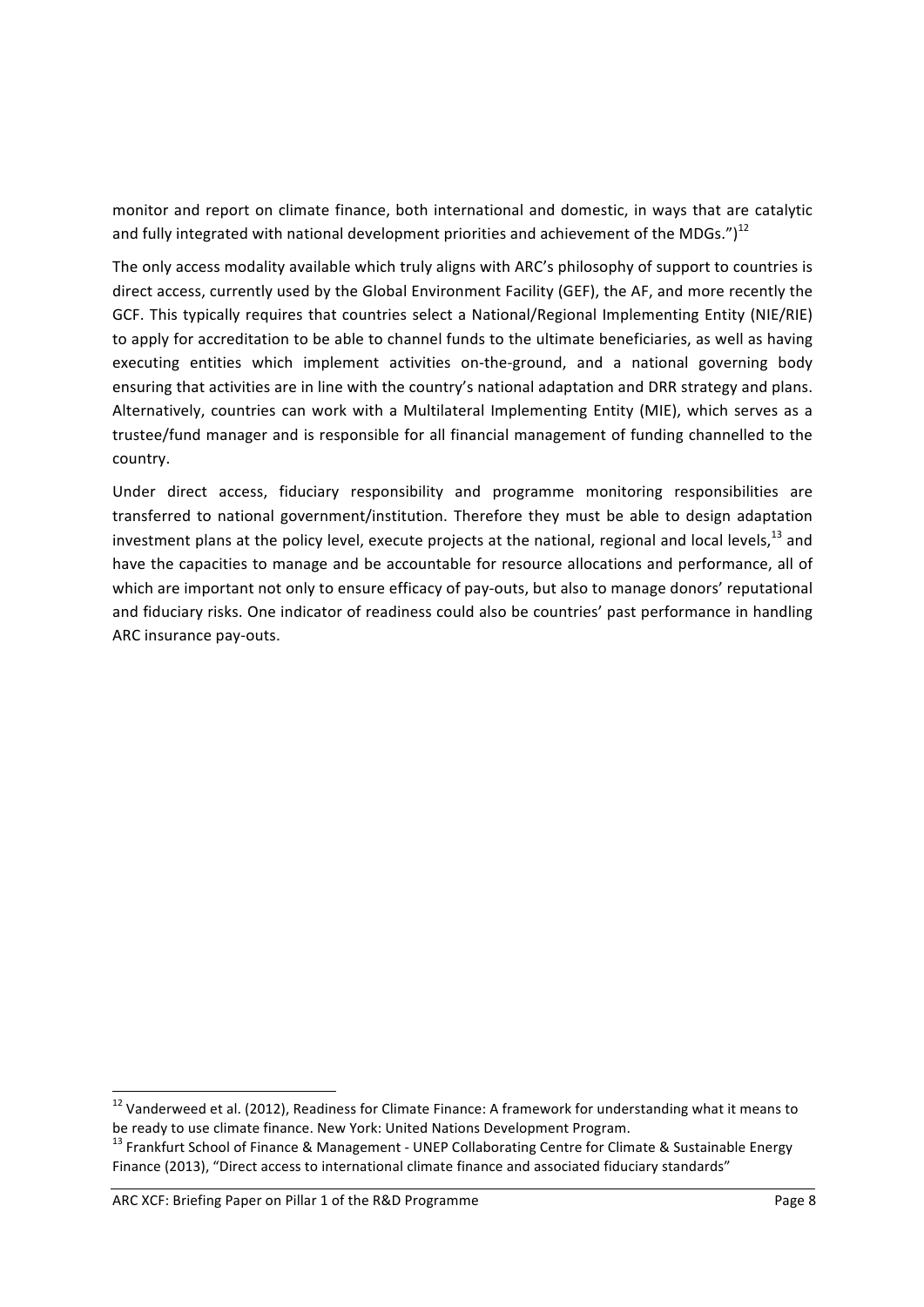Figure 1 shows the framework for direct access and requisite competencies and skills typically needed. The GEF and AF already offer direct access; GCF approved their first funding for projects and programmes in the first week of November 2015 for an amount of \$168m of which \$40m will be channelled through RIEs and NIEs with direct access modalities. 





Disbursements from these funds should provide lessons learned from the process for ARC.

## **Implications for recommended adaptation investment plan criteria for the XCF**

It is envisaged that XCF shall operate on a longer time horizon with eventually larger potential funding tranches than ARC's annual weather insurance products, the requirements for adaptation investment plans and the management, oversight, and monitoring of pay-outs should be more stringent, in the longer run at least. Additionally, ARC may find value in setting higher standards to manage reputational risk and thereby ensure the sustainability of the facility. However, these requirements must be carefully balanced against placing excessive burdens on ARC's Member States and the fact that XCF may not trigger pay outs in the near future.

Building upon the relevant good practice examples and lessons learned from other direct access funding sources (e.g. the AF, the GCF and, to some extent, the GEF), as well as in-country visits, the criteria developed for countries to prove climate finance readiness to access the XCF are focused on two fields: 

- Financial management capacities of the channelling entity
- Project cycle management capacities and implementation considerations

<sup>&</sup>lt;sup>14</sup> CDKN adaptation from Frankfurt School of Finance & Management - UNEP Collaborating Centre for Climate & Sustainable Energy Finance (2013), "Direct access to international climate finance and associated fiduciary standards"; http://cdkn.org/2013/06/report-enhancing-direct-access-to-the-green-climatefund/?loclang=en\_gb, accessed in June 2016

ARC XCF: Briefing Paper on Pillar 1 of the R&D Programme Page 9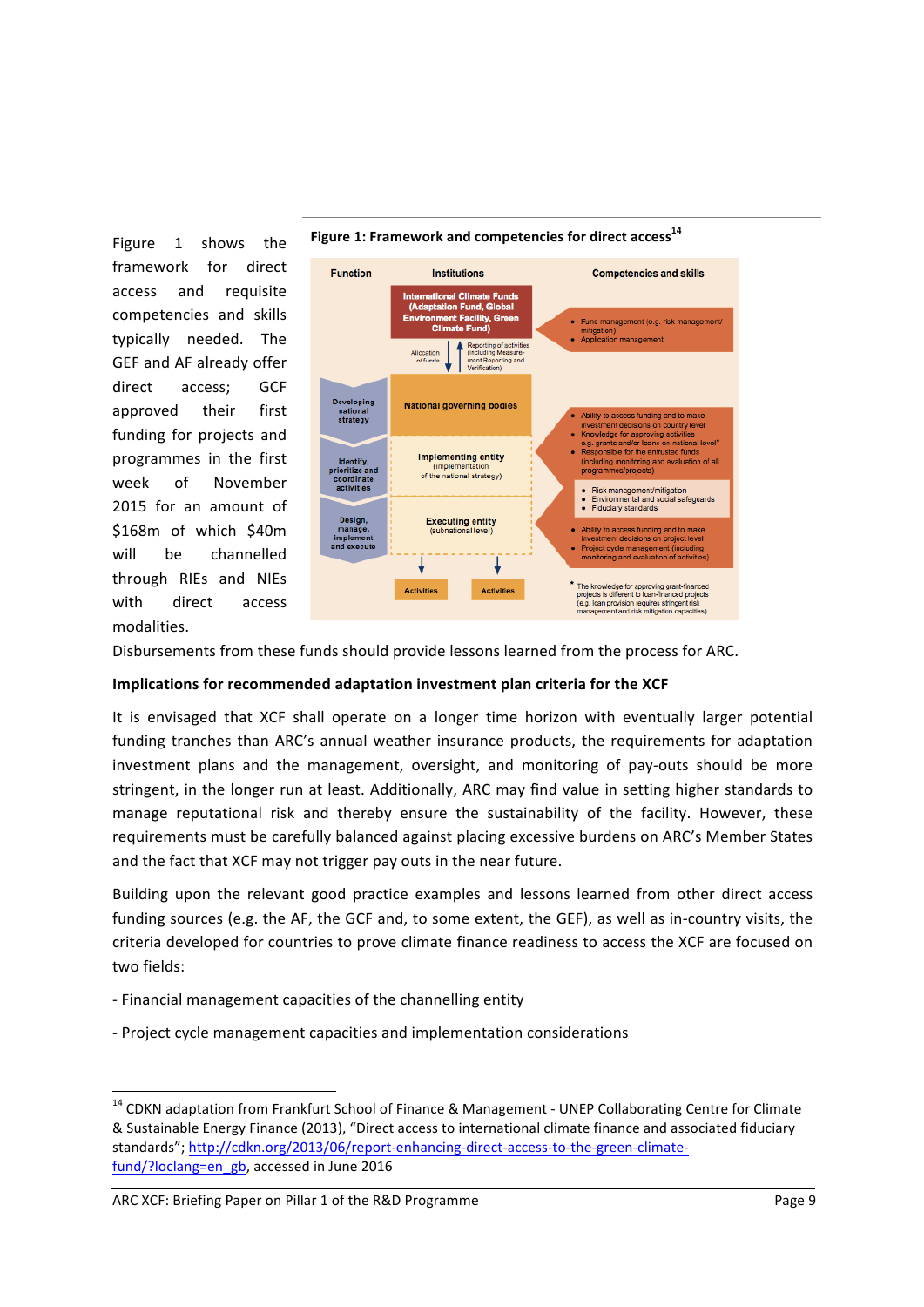By way of overview, Table 2 lists the areas that are included in the proposed evaluation criteria relative to these fields, not all of which will be relevant for each intervention:

| Financial management capacities of the channelling  | Project cycle management capacities and      |
|-----------------------------------------------------|----------------------------------------------|
| entity                                              | implementation considerations                |
| <b>Basic financial capacities</b>                   | Project cycle management capacities          |
| • Financial and accounting system                   | • Robust project management structure and    |
| • Disbursement procedures                           | implementation plan (oversight/management    |
| • Funds transfer                                    | structure)                                   |
|                                                     | • Clear procurement guidelines               |
|                                                     | • Environmental and social safeguards        |
|                                                     | • Gender equity                              |
| <b>Financial accountability</b>                     | Monitoring and evaluation and reporting      |
| • Financial reporting and good standing with        | • Activity M&E and reporting plan            |
| development financial partners, including ARC       | • Risk management framework                  |
| Risk management and financial control framework     | <b>Project implementation considerations</b> |
| • Financial control and risk management             | • Qualified staff                            |
| • Fraud and financial management policies which are | • Clearly defined roles                      |
| well communicated                                   | • Successful track record                    |
| • Financial monitoring and evaluation               | • Capacity to reach targeted beneficiaries   |

**Table 2: Proposed XCF evaluation criteria for the financial / project cycle management** 

Some relevant components of the international climate funds (mainly AF and GCF) were used as a model for the XCF's own conditional investment plan standards, whereby XCF criteria for eligibility do not match the requirements of the AF/GCF accreditation in every aspect. Consistency with the AF and GCF direct access accreditation criteria avoids unnecessary duplication and reduces the need for countries to show evidence of having met further requirements.

## **Comparison of the XCF criteria with the AF/GCF criteria**

There are similarities with the AF/GCF in the criteria chosen to demonstrate that sufficient financial management capacities and project cycle management capacities exist in the countries. However, overall the XCF access requirements are less burdensome whilst still being robust:

- most criteria require minimum proofs of evidence (project or financial document for the past and current years while the AF/GCF mostly require to collect documents *for the last 3 to 5 years*);
- some criteria of the AF/GCF have been left out, as examples:
	- Within the financial control framework section: well-defined code of ethics; fight against fraud policy; whistle blower protection; anti-money laundering and antiterrorism financing policies are required as by the GCF/AF. However; *evidence of* cases of fraud and evidence of an investigation function within the institution were left out.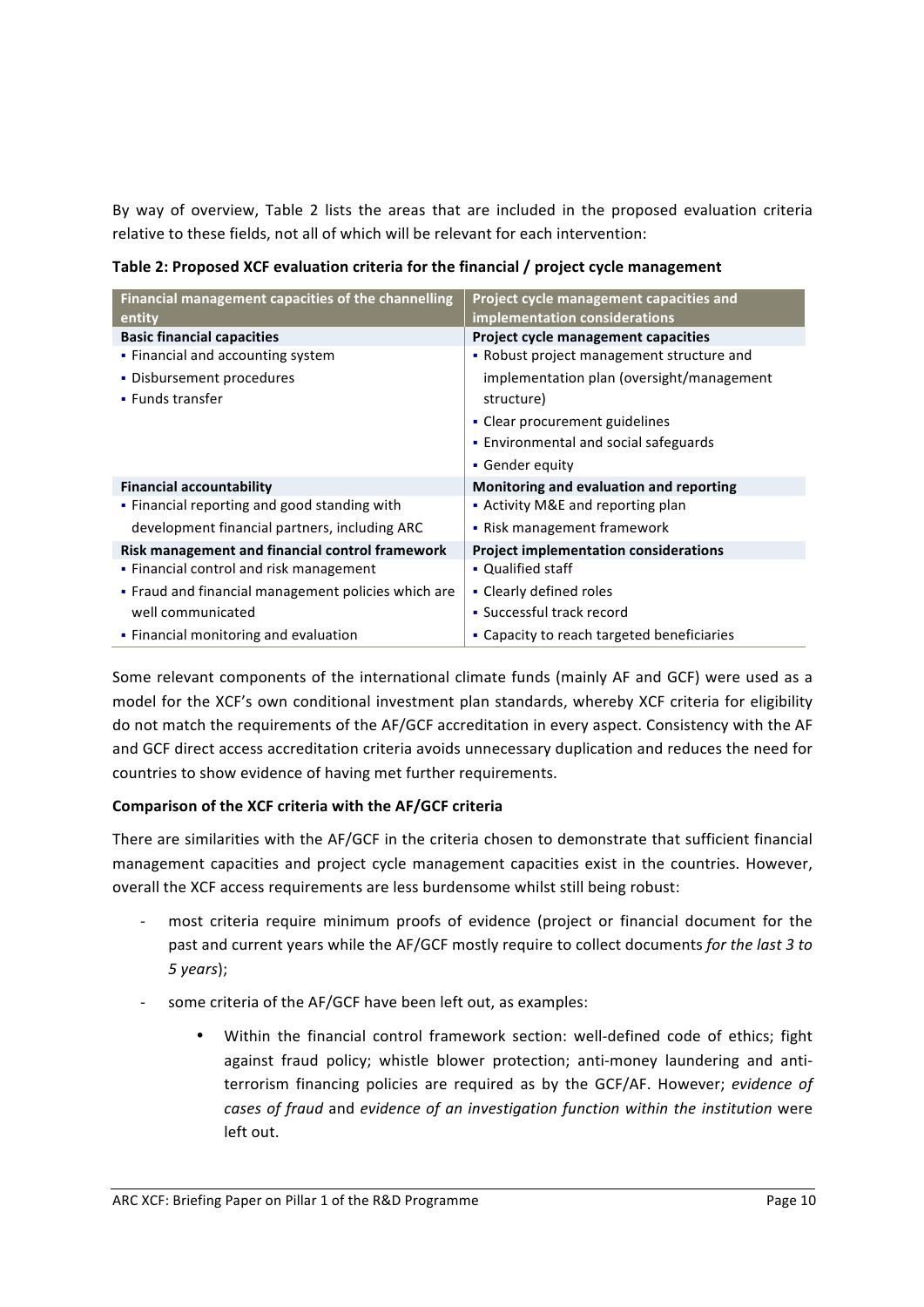• Within the section on project cycle management capacities: procurement policy and guidelines procedures for overseeing the procurement function are required while *evidence of procurement* and *procurement complaints* were not required

It is overall recommended that harmonisation with the AF/GCF criteria be emphasised where possible, potentially to a greater extent in the medium rather than short term, as additional requirements can be introduced as volumes of international climate finance potentially increase in the future.

## **Country case studies**

In addition to the theoretical overview, the authors reviewed the status of adaptation planning and financial and project absorption capacity in seven countries (Burkina Faso, Ethiopia, Kenya, Malawi, Rwanda, Senegal, and Zambia)<sup>15</sup> both remotely and through interviews with experts and officials in country. The purpose was to contrast theoretical good practice with reality in different contexts in order to inform the development of the adaptation investment plan criteria and ensure that they are both robust but achievable by ARC Member States. The information collected included climate risks, macroeconomic conditions and poverty reduction strategies, adaptation planning and governance structures, stakeholder mapping on adaptation finance and existing adaptation/DRR projects, and capacity needs assessment. They additionally provided information on climate finance governance, access to international funds, and public financial management systems.

A review of the status of adaptation/DRR planning in countries revealed significant contextual variation. Climate change and its importance in adaptation/DRR features implicitly in the mediumterm development plans of some countries, whilst in others it is explicit. There are also variations in the extent to which the countries have specific climate change and DRR policies in place. Kenya, Malawi, Senegal and Zambia all have climate change policies/strategies/action plans in various stages of development. Rwanda and Ethiopia address adaptation in the form of climate resilience in their respective green growth strategies while Burkina Faso is advanced in developing its NAP as mandated by the UNFCCC.

Despite their similarities in aims, climate change/adaptation and DRR are typically dealt with by different policies and ministries. Burkina Faso, Ethiopia, Kenya, Malawi, and Rwanda have clear DRR policies and/or strategies. Zambia has a Disaster Management Act. Senegal is the only country that does not have a DRR policy or plan, instead incorporating it in its long-term development plan.

Likewise in terms of (climate) financial management structures, the case study countries exhibit differing institutional frameworks. In terms of direct access, four of the seven countries (Ethiopia, Kenya, Rwanda, and Senegal) have managed to accredit an NIE with the AF and to the GCF as of June 2016. In some countries, clear financing structures are in place for receiving climate finance and

 $15$  It was intended to undertake seven country visits. However, for reasons beyond the control of the authors, Senegal could not be visited. Senegal data is from desktop research only, and has not been validated incountry.

ARC XCF: Briefing Paper on Pillar 1 of the R&D Programme Page 11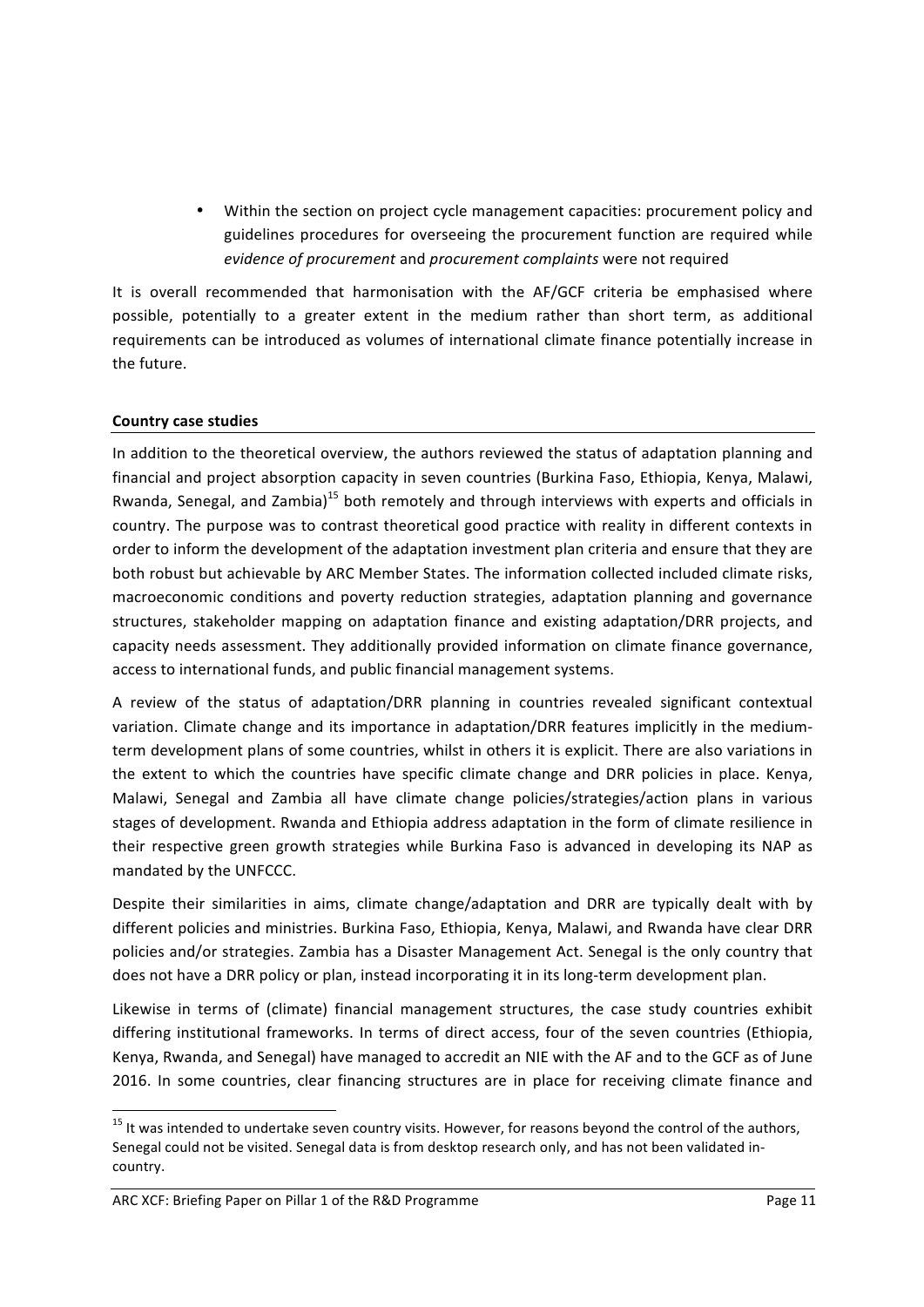channelling it towards adaptation, e.g. the Fund for Environment and Climate Change in Rwanda, FONERWA), however questions of scalability remain. The status of public financial management also differs from country to country.

## Flexible approach offered by the XCF to ease countries' access

To enable the XCF to reach its intended scale and accommodate the varied capacities and skill levels across Africa, the XCF could consider a flexible approach whereby countries would have the possibility to gradually meet the XCF requirements and shall receive technical assistance to help them close the gaps identified in their adaptation investment plans. Since the fiduciary standards are so stringent for the GCF and AF, it is recommended that institutions already accredited by them are allowed a fast-track accreditation under the  $XCF -$  though this should not exclude countries lacking an NIE from joining the facility as well.

For countries where the proposed implementing institutions meet eligibility criteria, but do not have a track record of managing adaptation/DRR projects or overseeing funding, the XCF may allow the country to be eligible for funding if it agrees a more frequent reporting structure post-payout for the initial two years, for example.

Alternatively, the XCF may allow smaller and more frequent funding tranches to be released, rather than one large payout, which would be subject to review after two years, with additional allocated funding tranches being transferred thereafter.<sup>16</sup> This flexibility is also used by funds such as the GCF and the AF.

As frequently seen with the AF and GCF, it is anticipated that many African governments that would like to participate in the XCF will have gaps in their capacity, and may need to work with technical assistance partners to prepare their application and investment plan to the XCF to potentially receive funds, including interim solutions such as the ones described above where countries would partially meet the requirements in a first step and be entitled for smaller and more frequent funding tranches of a payout, should one be triggered.

In the short term, as a last resort countries that are unable to demonstrate their ability to manage funds could nominate an administrative agent/interim trustee to receive and manage XCF funds. This type of arrangement is utilised by several national climate finance institutions such as the Indonesian Climate Change Trust Fund, or the Mali Climate Fund. In the past, agencies such as the United Nations Development Programme (UNDP) have taken this role, though there are many reputable African institutions (e.g. regional or national development banks) that could take on this function. 

 $16$  GCF, (2014), Guidelines for the Operationalisation of the Fit-for-purpose Accreditation Approach, GCF/B.08/02, http://www.gcfund.org/fileadmin/00\_customer/documents/MOB201410-8th/GCF\_B.08\_02\_Fit\_for\_Purpose\_Accreditation\_fin\_20141005.pdf

ARC XCF: Briefing Paper on Pillar 1 of the R&D Programme Page 12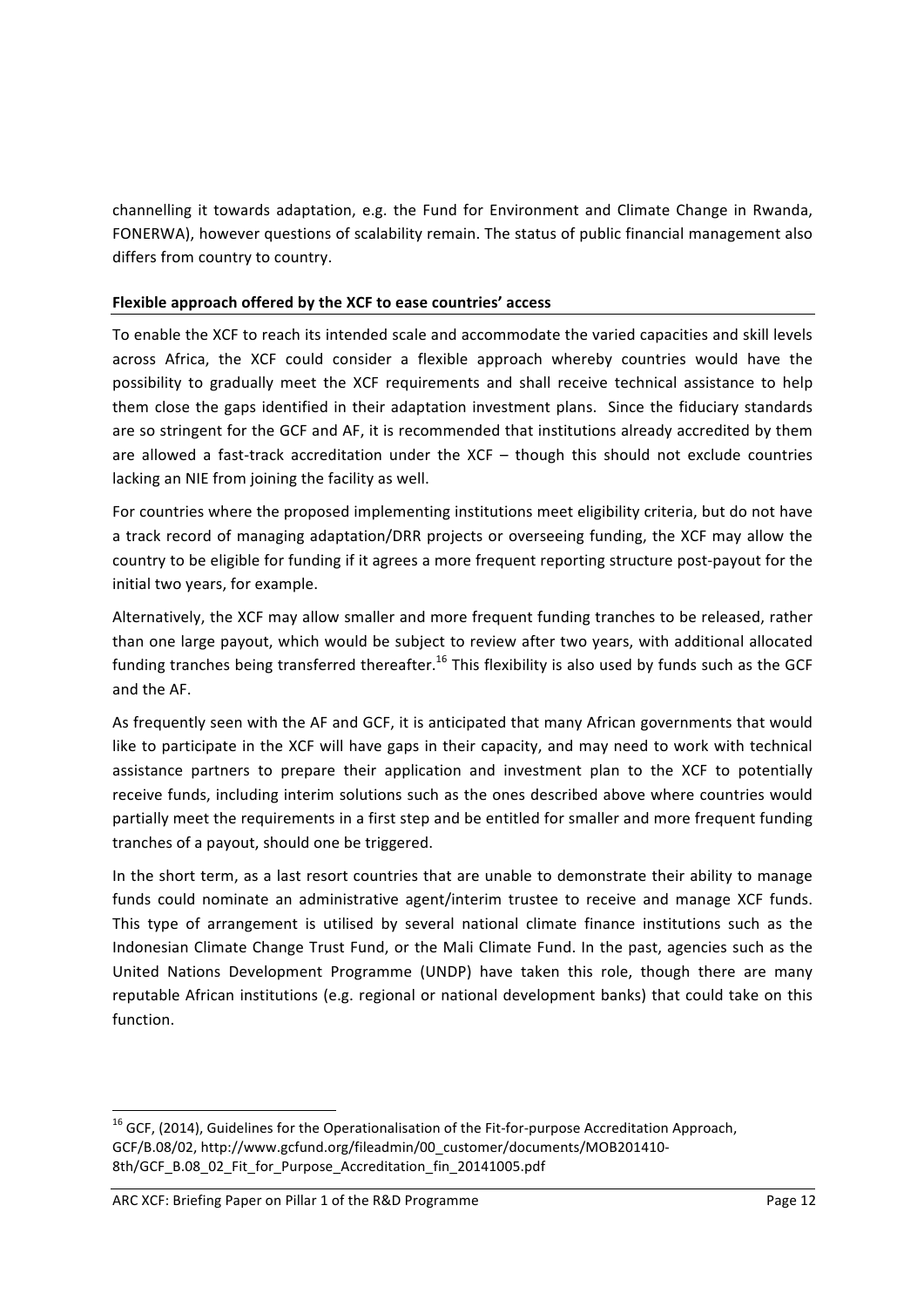## **XCF investment guidebook for countries**

At times countries do not feel properly guided or informed of the requirements to fulfil fiduciary standards for the GCF and AF, they may therefore not deliver what is expected. Further, a large amount of supporting documentation is required; many potential NIEs were surprised by the amount of formalised processes that were required in addition to the "standard" documentation.

- It could be recommended that XCF develops an online toolkit, including a detailed manual with case studies and examples of documents to be submitted, as well as a step-by-step online guide available in all AU languages. Many countries reported that this tool was very helpful and improved the quality of subsequent applications.<sup>17</sup>
- It is recommended to clearly state the type documentation required and provide at least a few examples, as titles of documentation vary from country to country and region to region.

## **Recommended country engagement process**

Drawing on lessons learned from countries attempting direct access accreditation, it is recommended that XCF use three steps for countries to access XCF funding, in which countries first submit an Initial Country Operation and Investment Plan to allow ARC to provide feedback and conduct an "eligibility check," followed by countries using a pre-defined self-assessment tool to get familiar with the XCF criteria and define gaps, and finally submitting the adaptation investment plans once a pay-out is imminent. Because XCF payout would carry with them the same risks for financial accountability and programme oversight as other direct access funding sources, the criteria aim to balance simplicity with a level of fiduciary management suitable for the amount of funding each country could potentially receive, bearing in mind that the pay-outs are uncertain. These steps allow ARC to anticipate gaps that may exist in-country and gain an overview early on as to which activities countries may intend to finance in case that a pay-out triggers, and their possible funding amounts.

To formalise this approach, the steps are reviewed here in greater detail. This process would involve the following:

**Step 1:** Using a predefined template, countries submit an initial country operations and investment plan "concept". This will allow the ARC to check for XCF eligibility and also gain insights into the potential investment plan and possible associated costs; as well as to make any comments. Countries passing this check would be eligible to be part of and to potentially benefit from the upcoming XCF financing window.

**Step 2:** Using the self-assessment guide, that explains in more detail what they will need to provide, countries gain an overview of the criteria used to assess adaptation investment plans. These criteria can be useful to inform potential gaps and areas for improvement on the "concept" plan initially developed, and carry out capacity building with technical assistance partners that could be identified

<sup>&</sup>lt;sup>17</sup> Bugler, W., and Rivard, B., (2012), Inside Story: Direct Access to the Adaptation Fund: Lessons from Accrediting NIEs in Jamaica and Senegal, CDKN. Available at http://cdkn.org/resource/cdkn-inside-story-directaccess-to-the-adaptation-fund-lessons-from-accrediting-nies-in-jamaica-and-senegal/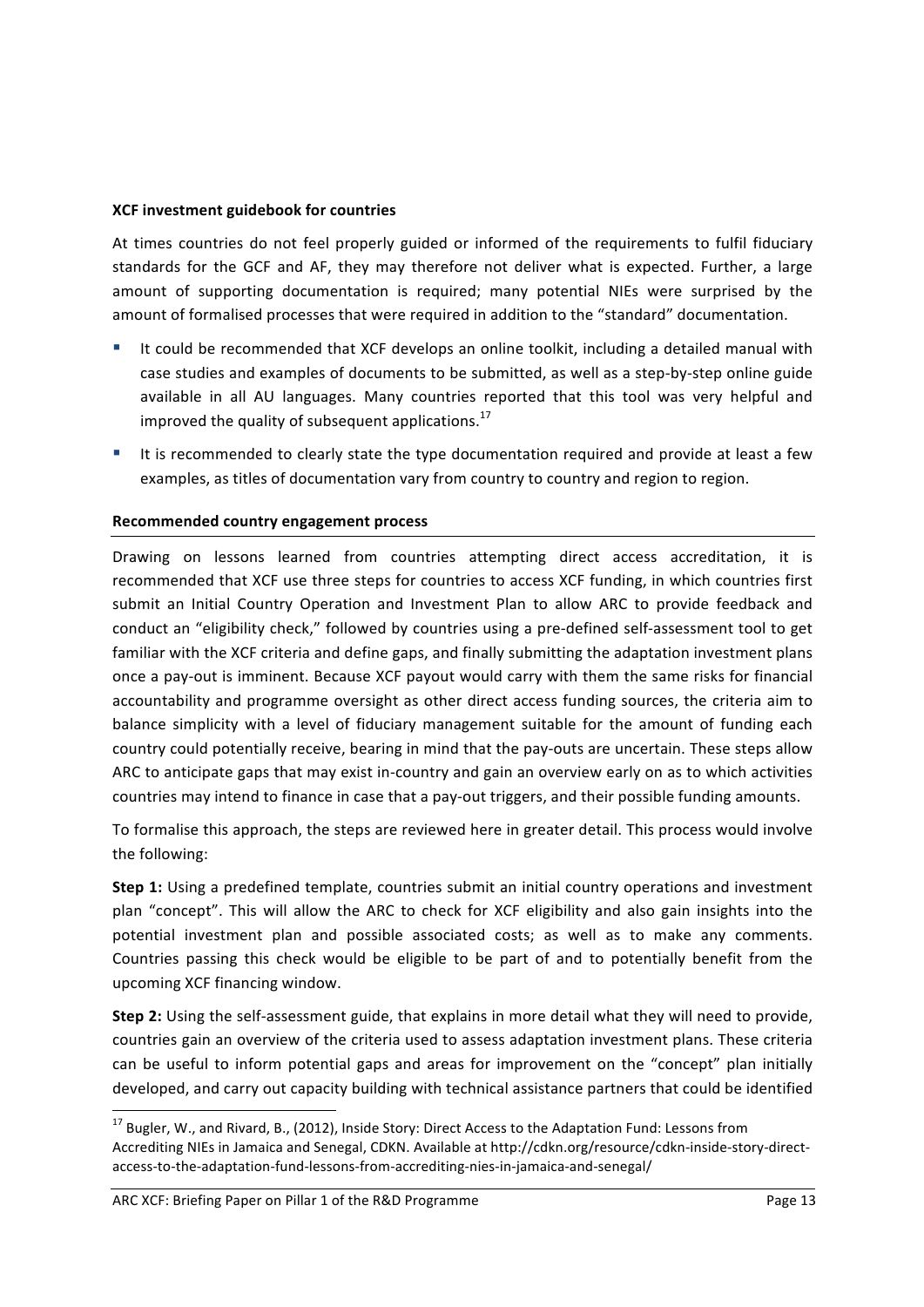by the countries (potentially with ARC support) prior to submission of the draft and final investment plan.

**Step 3:** Once a pay-out is imminent,<sup>18</sup> countries submit a comprehensive draft and final investment plan. ARC uses the investment plan criteria and the accompanying assessment tool for assessing the adaptation investment plans. A successful assessment would make a country eligible to receive funds from the XCF.

Figure 2 attempts to convey the indicative sequencing and tasks associated with each step. The timing of each step is a decision for the ARC Agency and its Member States to take. Note that a five year period was used to describe the process to match the five year financing windows underlying the XCF. It may be that some countries are in a position to very rapidly and successfully complete steps 1 and 2. However, for the majority of countries varying efforts will likely need to be placed into meeting eligibility criteria. Countries thus have the option to take advantage of this timeframe to identify and close identified gaps in their adaptation investment plans. However, the decision is up to the countries whether they will fully or partially use this timeframe to work on their investment plans, taking for example into account their national climate change priorities, their needs for capacity building in this area, and bearing in mind that pay-outs may not occur. It is recommended that countries develop their draft and final investment plans only when a pay-out is imminent.

If the ECI would breach the threshold before the conclusion of the five-year period, funds could be released early to participating countries that have met the adaptation and disaster risk reduction investment plan criteria.<sup>19</sup>

 $18$  The definition of "imminent" will need to be developed further by ARC based on the nature of the ECI and XCF financial structure.

 $19$  Ibid.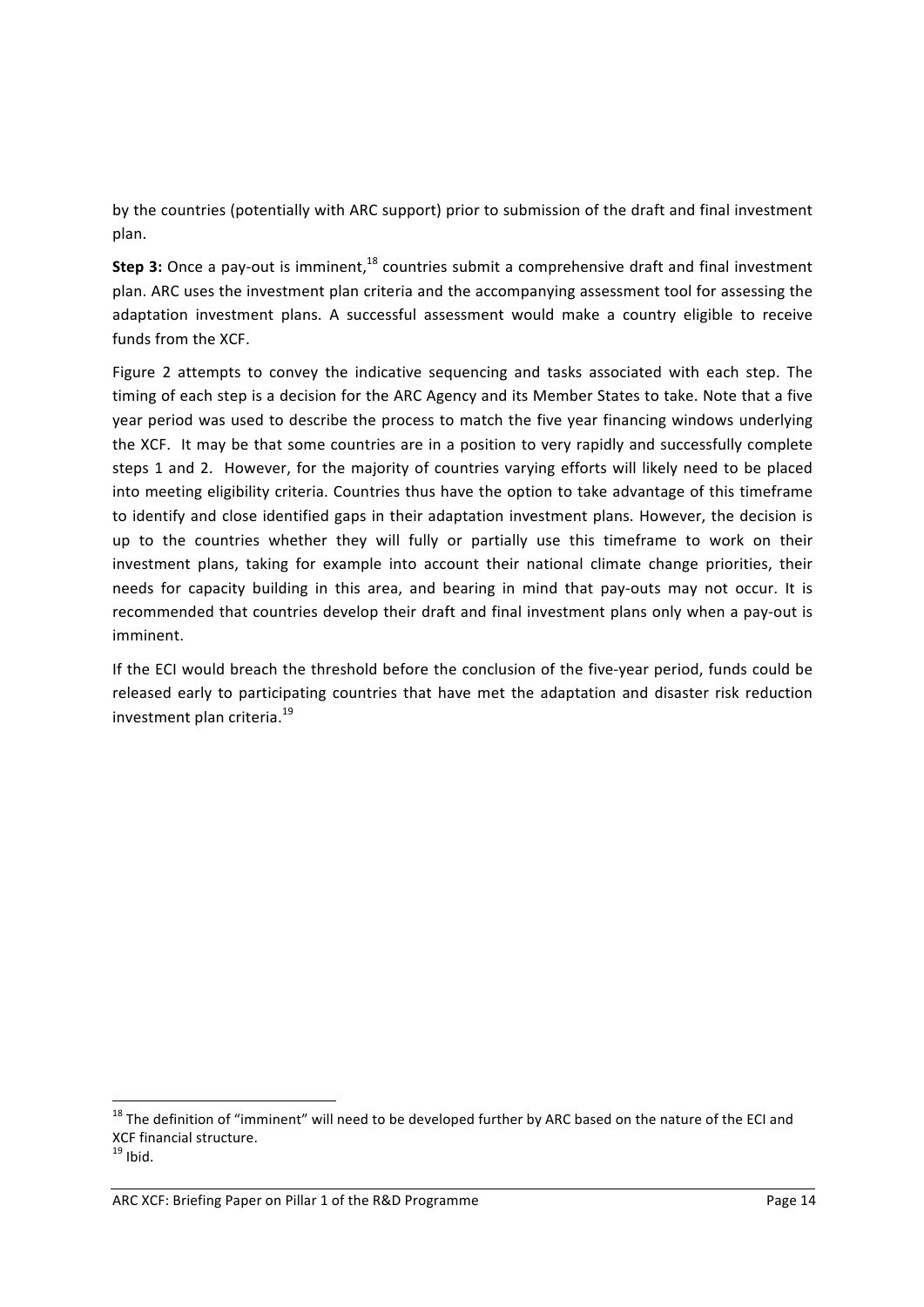



## **Initial feedback from member countries and the donor community on Pillar 1**

The criteria and the engagement process outlined above were presented at the occasion of a twoday workshop held in Addis Ababa in April 2016 to representatives of ten ARC members countries (Chad, The Gambia, Kenya, Madagascar, Mali, Malawi, Mauritania, Niger, Senegal, and Zimbabwe) and of the donor community (including CDKN, the Rockefeller Foundation, DFID, KfW, SIDA and Global Affairs Canada). Useful recommendations were made by countries and donors representatives for the implementation phase of the XCF:

- While ARC member states welcomed the complementarity of the XCF investment criteria with activities undertaken in countries to access international climate finance, all representatives recognized the needs for technical assistance in several areas which were listed as part of the evaluation criteria for adaptation investment plans (i.e. fiduciary standards at the institutional level, project management abilities, as well as DRR/Adaptation activities). It should be determined more precisely how the technical assistance is expected to work as it will definitely be used by most countries.
- Strong political will and national commitment will be key to the success of the XCF as well as sufficient marketing and promotion of the facility – outlining the fact that it won't require additional contributions from the countries other than their annual ARC insurance premium payments.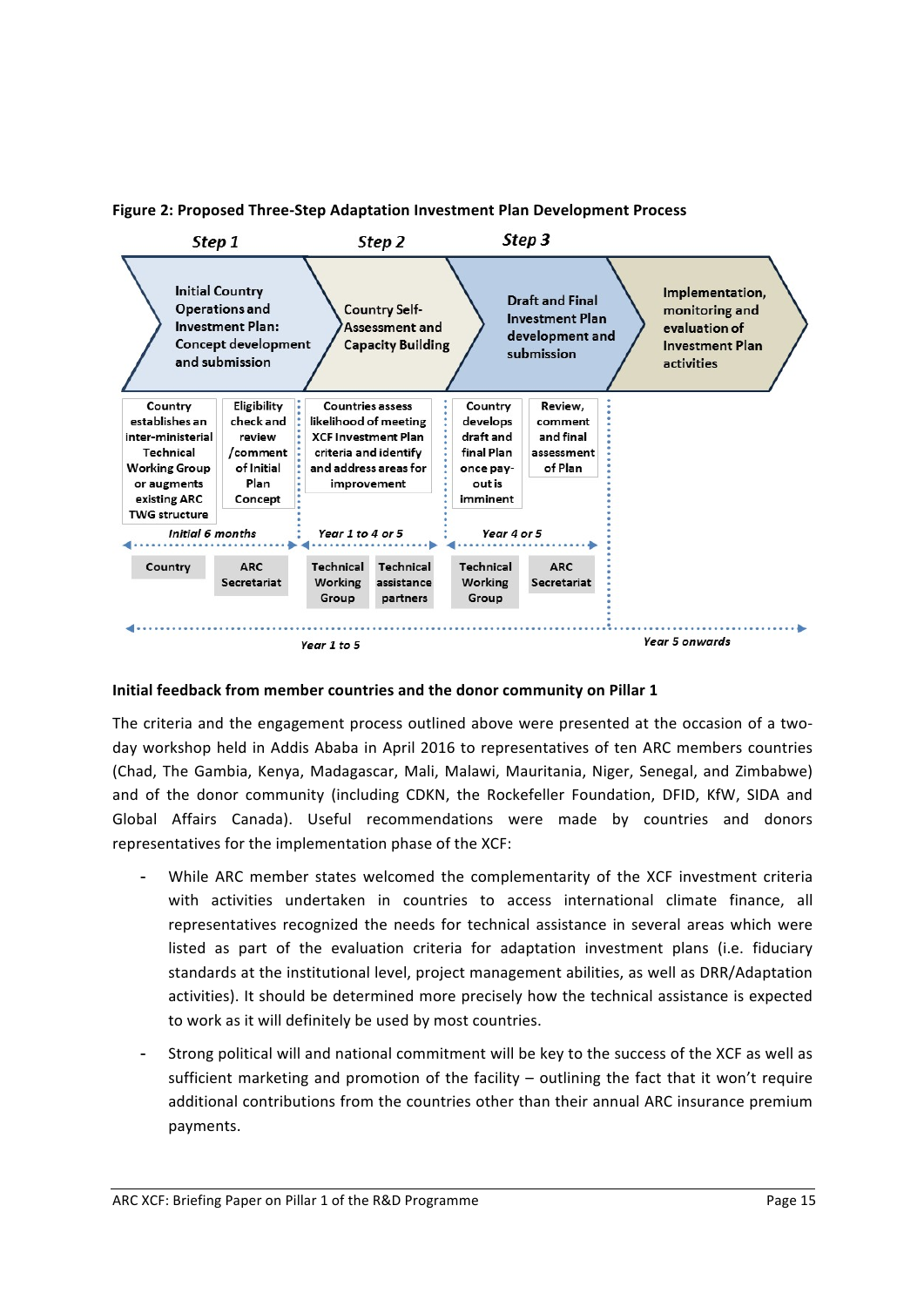- Some concerns were raised on how the possible pay-out per country would be calculated and to what extent countries would be given an indication in advance of the budget available for their plan.
- Some countries were worried that delays in the premium payment for their annual ARC insurance might impact their access to and eligibility for the XCF.
- Some countries highlighted that DRR and adaptation activities are typically handled by different sectorial departments/ministries in-country and the implementation of a coordination structure would be needed. Building on and augmenting existing in-country ARC Technical Working Group structures would strengthen engagement and help with coordination.
- Countries would welcome the opportunity to submit regional adaptation investment plans to be implemented by one national entity (for example the Centre for Ecological Monitoring in Senegal which could submit joint projects for Senegal and Mauritania as both countries are vulnerable to similar climate risks in the Sahel region).
- In terms of the future country engagement process, countries recommend to follow the same structure and process as for current ARC insurance, starting with a scoping mission to engage national stakeholders, bringing in the right ministries and setting up sectorial working groups to carry our necessary technical work and make recommendations.

These elements shall be taken into considerations when engaging in the next steps of the XCF design phase. 

This being said, countries overall approved of the opportunity to access potential additional funding for their adaptation investment plans through the XCF and of the proposed 3-step process offering them a possibility to address gaps and build capacities as part of the process. The idea of the XCF building upon ongoing in-country work linked to the United Nations Framework Convention on Climate Change (i.e. Intended Nationally Determined Contributions, National Adaptation Plans, Climate Change strategies, accreditation process for the GCF) was especially well received by the audience.

## **Conclusion and way-forward**

This three-step approach should allow ARC to provide value-for-money for its Member States by providing them with the flexibility required to have them successfully access the XCF and build their long-term resilience, without making it a burdensome process given the uncertainty that a pay-out may or may not result. Another key benefit of the proposed process is that it allows countries to develop their capacities for financial management and project implementation, which will increase their ability to access other international climate funds. The investment criteria selected for the second and third steps reflect the essential elements of the prospective XCF adaptation investment